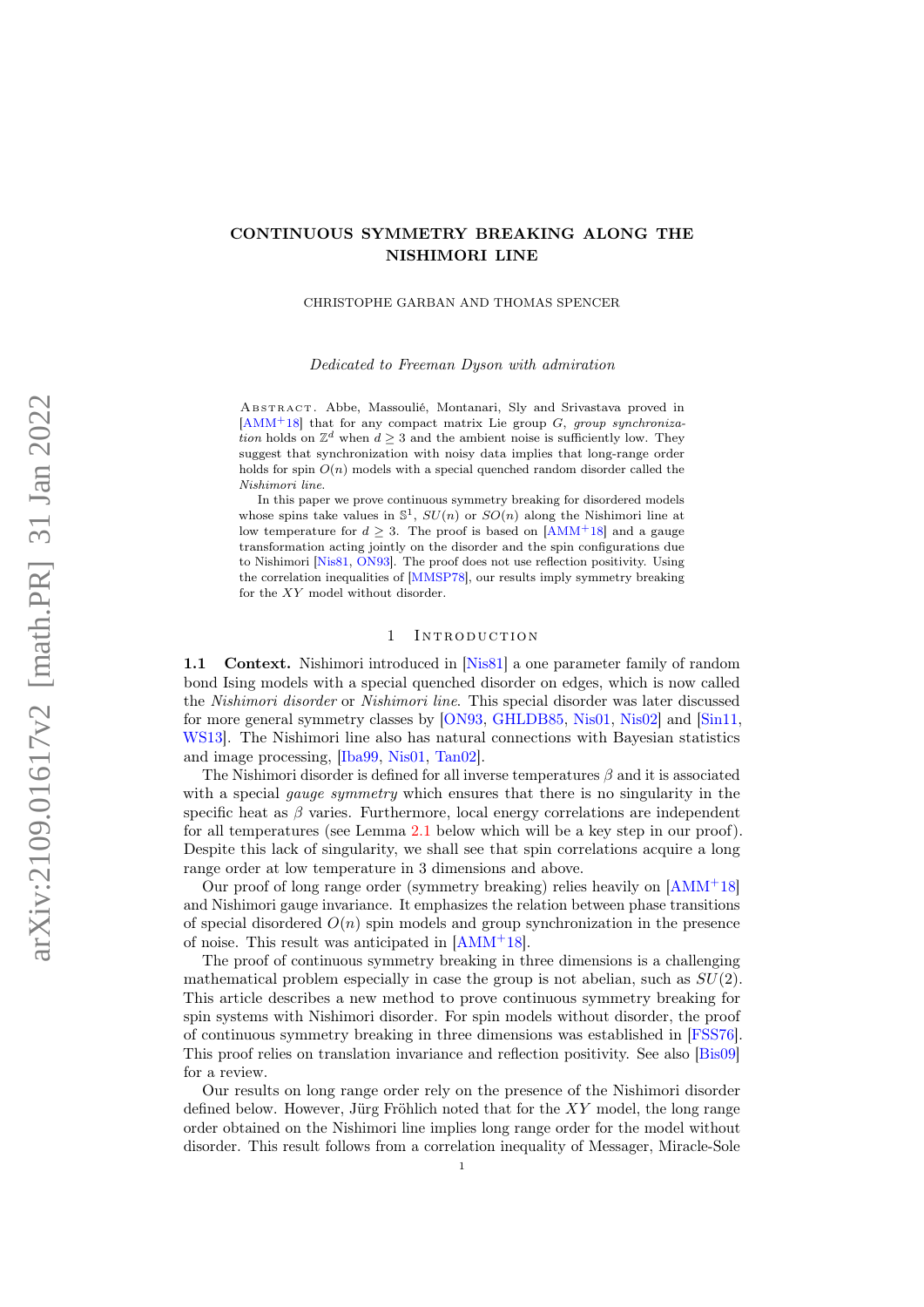and Pfister, [\[MMSP78\]](#page-20-2). The statement and proof of this inequality are given for completeness in the appendix.

For the  $O(2)$  symmetry class, the works [\[Gut80,](#page-19-5) [FS82,](#page-19-6) [KK86\]](#page-20-8) apply to more general cases without reflection positivity. Moreover, Ginibre inequalities can be used to prove long range order for disordered ferromagnetic models by comparison to the translation invariant case analyzed in [\[FSS76\]](#page-19-3). In a series of papers, Balaban ( $[Ba]95, Ba]96, Ba]98b, Ba]98a]$ ) developed robust techniques to prove  $O(n)$ symmetry breaking. It is possible that his analysis could be used to establish the results of this article. We are not aware of any other methods that would work in the non-abelian case for Nishimori disorder. Note that in one or two dimensions, symmetry breaking cannot occur by the Mermin-Wagner theorem [\[MW66\]](#page-20-9).

One advantage of the present proof is that, in contrast to reflection positivity methods, it is mostly indifferent to the choice of domains in  $\mathbb{Z}^d$   $(d \geq 3)$  as well as coupling constants which may be spatially dependent.

We now briefly describe the article by Abbe et al which is our main source of inspiration. They consider group elements  $g_j$  with j on the grid  $\mathbb{Z}^3$ . Given information about  $g_i^{-1}g_j + noise$  where i and j are adjacent pairs they prove that for small *noise*, information can be recovered about the long distance relative orientations  $g_0^{-1}g_x$  for  $x \in \mathbb{Z}^3$  far from 0. They provide an elegant and new reconstruction algorithm which is based on the notion of unpredictable paths from [\[BPP98\]](#page-19-11) and which will be of key use below.

In [\[GS20\]](#page-19-12), the following related statistical reconstruction problem about the two dimensional Gaussian free field  $\phi(j)$  has been considered: given  $e^{i\alpha\phi(j)}$  (for some fixed  $\alpha \in \mathbb{R}$ ) when can we recover large scale information about  $\phi$ ? I.e, instead of considering  $g_i^{-1}g_j + noise$  as in [\[AMM](#page-19-0)<sup>+</sup>18], the available data in [\[GS20\]](#page-19-12) is rather  $g_i^{-1}g_j \pmod{2\pi/\alpha}$ . This latter work is related to the Kosterlitz-Thouless transition [\[KT73\]](#page-20-10).

This article is organized as follows. We first define the Nishimori disorder and state our main result for the disordered  $XY$  model. Here the spins take values in the unit circle  $\mathbb{S}^1$ . We then formulate similar results for disordered models with spins in  $SU(2)$  and more general Lie groups. In section [2,](#page-6-0) the proof of long range order is given for the  $XY$  case. The proof begins with Lemma [2.1](#page-7-0) which shows that the gauge invariance along Nishimori line implies independence of local energy correlations. Theorem [2.4](#page-9-0) from [\[BPP98\]](#page-19-11) defines a measure on paths in  $\mathbb{Z}^3$  with the property that two such paths rarely intersect. This theorem only holds in three or more dimensions. Exactly as in  $[AMM+18]$  $[AMM+18]$ , such paths are used to connect distant spins. Then these two results are combined to prove long range order. Section [3](#page-11-0) discusses the case when the spins take values in a Lie group. The proof follows as in the XY case.

A Nishimori disorder for the classical Heisenberg model when the spins take values in the sphere  $\mathbb{S}^2$  is discussed in section [4.](#page-14-0) Note that in this case, for a given realization of the Nishimori disorder, the action is no longer invariant under  $SO(3)$ . In Section [5,](#page-16-0) we introduce a different Nishimori line in case where spins are in the unit sphere  $\mathbb{S}^3 \equiv SU(2)$  for which we prove a symmetry breaking of right-isoclinic rotations. Section [6](#page-17-0) comments on some generalizations and discusses open questions. This article concludes with an appendix proving the correlation of Messager et al.

1.2 Disordered XY model and the Nishimori line. We will start by introducing the relevant disorder in the special case of the disordered XY model. We refer to [\[Nis81,](#page-20-0) [GHLDB85\]](#page-19-1) for the more classical cases of random-bond Ising and Potts models and for a clear explanation why a specific line, the Nishimori line stands out among the possible disorders.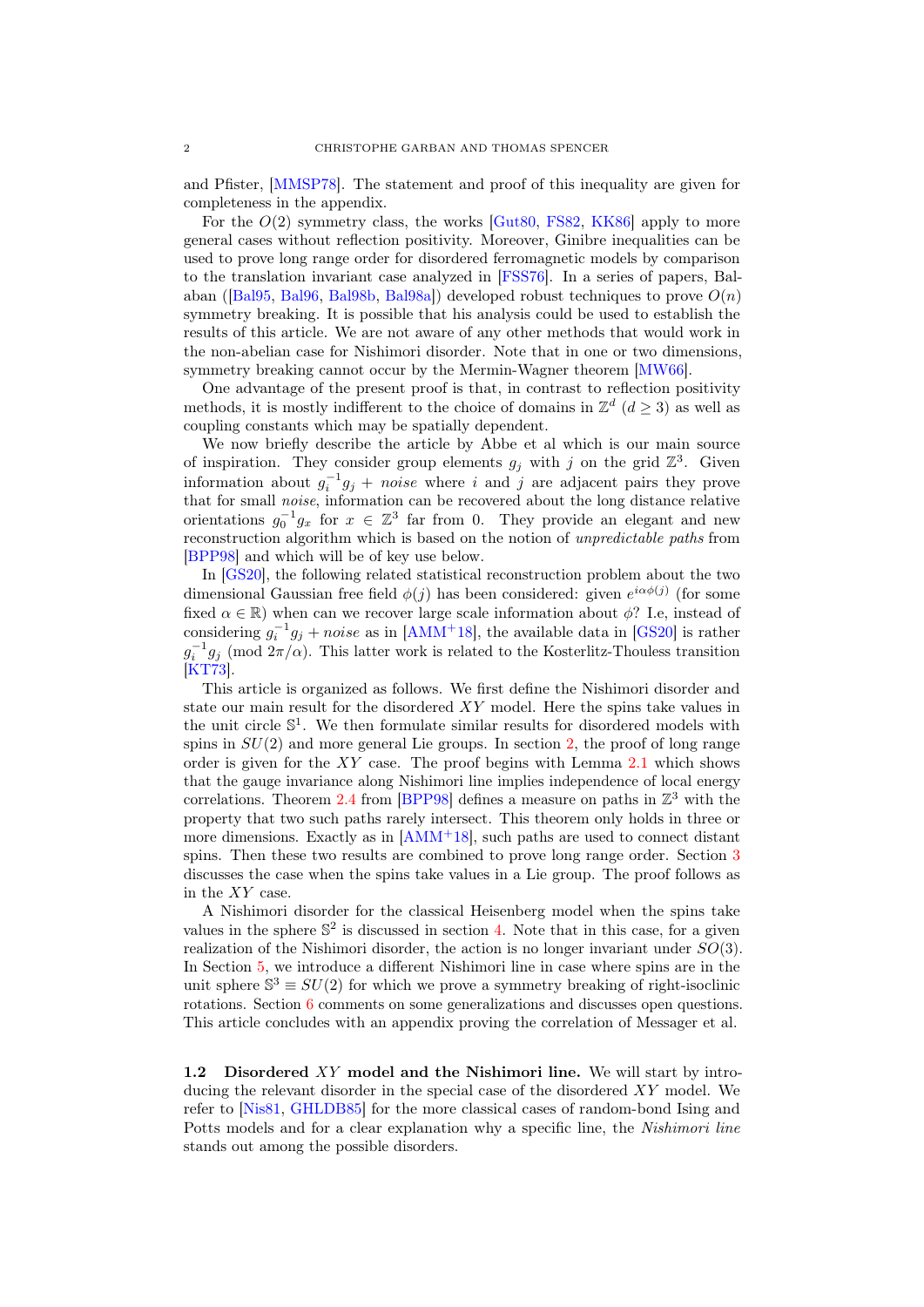1.2.1 The Nishimori line. We fix a finite graph  $\Lambda \subset \mathbb{Z}^d$ . The standard XY model on  $\Lambda$  has spins in  $\mathbb{S}^1$  parametrized by angles  $\theta(i) \in [0, 2\pi)$ . At inverse temperature  $\beta$  the Gibbs weight for free boundary conditions is proportional to

<span id="page-2-2"></span><span id="page-2-0"></span>
$$
e^{\beta \sum_{i \sim j} \cos(\theta(i) - \theta(j))} \prod d\theta(i).
$$
 (1.1)

The sum above ranges over all nearest neighbor pairs. We will denote the Gibbs measure by  $\langle \cdot \rangle(\beta, \Lambda)$  and with those notations, the XY spin-spin correlation will correspond to

$$
\langle \cos(\theta(x) - \theta(y)) \rangle (\beta, \Lambda), \quad x, y \in \Lambda \subset \mathbb{Z}^d. \tag{1.2}
$$

If  $\Lambda$  is symmetric enough and is equipped with periodic conditions, then when  $d \geq 3$ , reflection positivity (RP) and infrared bounds (IRB) [\[FSS76\]](#page-19-3) are used to prove that for  $\beta$  large there is long range order. (See also [\[FS82\]](#page-19-6) which in this abelian setting avoids relying on reflection positivity). This means [\(1.2\)](#page-2-0) is bounded below uniformly in  $\Lambda$  and  $x, y \in \Lambda$ .

We now introduce the following particular family of quenched disorders for this model.

Definition 1.1 (disordered XY model). Let  $\Lambda \subset \mathbb{Z}^d$  be a finite box and fix  $u > 0$  and  $\beta > 0$ . A quenched disorder  $\omega$  will correspond to a family of real random variables  $\omega = (\omega_{i,j})_{(i,j)\in \vec{E}(\Lambda)}$  assigned to the oriented edges  $\vec{E}(\Lambda)$  of  $\Lambda$  and satisfying to the following conditions:

- (1) For any  $e = (i, j) \in \vec{E}(\Lambda)$ ,  $\omega_{i,j} = -\omega_{j,i}$ . I.e.  $\omega := (\omega_{i,j})_{(i,j) \in \vec{E}(\Lambda)}$  may be viewed as a random 1-form on  $\Lambda$ .
- (2) For any two edges  $e, e'$  which are not associated to the same undirected edge,  $\omega_e$  is independent of  $\omega_{e'}$ .
- (3) For each given edge  $e = (i, j)$ , the law of  $\omega_{i,j}$  is supported on  $[-\pi, \pi)$  and its density is given by the distribution

$$
\rho_u(\omega_{i,j}) := Z_{\rho_u}^{-1} e^{u \cos(\omega_{i,j})} \quad \text{with} \quad Z_{\rho_u} := \int_{-\pi}^{\pi} e^{u \cos(\omega_{i,j})} d\omega_{i,j} . \tag{1.3}
$$

We will denote by  $\mathbb{P}_{u}^{XY}$  and  $\mathbb{E}_{u}^{XY}$  the probability measure and expectation corresponding to this quenched disorder  $\omega$  on  $[-\pi, \pi)^{\vec{E}(\Lambda)}$ . Notice that as  $u \to \infty$ ,  $\mathbb{P}_u^{XY}$ converges in law to the case of no disorder  $\omega \equiv 0$ .

Given a fixed disorder  $\omega$ , we consider the following modified Gibbs weight  $^1$  $^1$ 

$$
e^{\frac{\beta}{2}\sum_{(i,j)\in\vec{E}(\Lambda)}\cos(\theta(i)-\theta(j)+\omega_{i,j})}\prod d\theta(i).
$$
 (1.4)

The corresponding quenched partition function and expectation will be denoted by

$$
Z_{\omega,\beta,\Lambda} \quad \text{and} \quad \langle \cdot \rangle_{\omega,\beta,\Lambda} \,. \tag{1.5}
$$

This gives us a two parameter family  $(u, \beta)$  of XY models in random bond environment. The Nishimori line corresponds to the following special line which will satisfy extra integrability properties.

Definition 1.2 (Nishimori line). The Nishimori line corresponds to the case where  $u = \beta$ . For any  $\beta > 0$ , we will often work with its associated averaged

<span id="page-2-1"></span><sup>&</sup>lt;sup>1</sup>Notice the factor  $\frac{1}{2}$  in the modified Gibbs weight which was not present in the classical XY model in  $(1.1)$ . This is due to that fact that in this less symmetric case one needs to sum over oriented edges (equivalently one may also choose a prescribed direction for each edge and remove  $\frac{1}{2}$ ). Both definitions match when  $u \to \infty$ .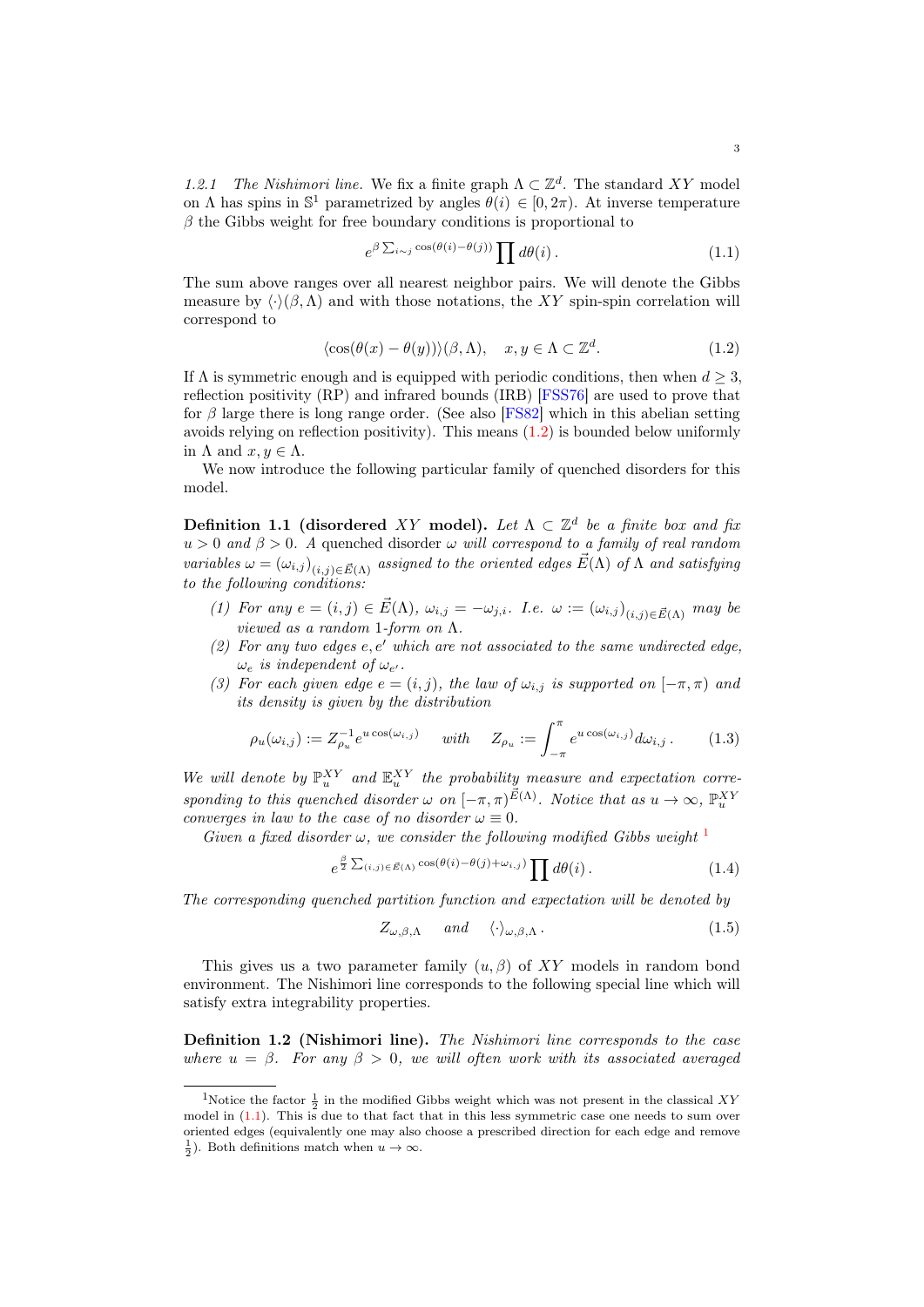quenched Gibbs measure given by

$$
\mathbb{E}_\beta^{XY} \big[ \langle \cdot \rangle_{\omega,\beta,\Lambda} \big] \, .
$$

1.2.2 Adding a Random field. Given  $h = \{h_j\}_{j \in \Lambda} \in \mathbb{R}^{\Lambda}$ , we can also analyze the case when a random magnetic field  $\sum_j h_j \cos(\theta(j) + \psi(j))$  is present. Here  $\psi(j)$ denote independent (not necessarily identically distributed) random phases. On the corresponding Nishimori line, the distribution of  $\psi_j$  is  $Z_h^{-1} e^{\sum_j h_j \cos(\psi(j))}$  where  $Z_h$ is the normalization factor. The quenched expectation is now denoted by  $\langle \cdot \rangle_{\omega,\beta,\psi,h,\Lambda}$ and the expectation over the disorder is  $\mathbb{E}_{\beta,h}^{XY}$ .

1.2.3 Main result for the XY model on the Nishimori line. We now state our first main result in the case of a finite domain. (The corresponding statement in the non-abelian case will be given in Theorem [1.6\)](#page-5-0).

<span id="page-3-1"></span>**Theorem 1.3.** Let  $d \geq 3$ . There exist constants  $\beta^*, a > 0$  such that for all  $\beta \geq \beta^*$ , all magnetic fields  $h = \{h_j\}$ , all finite  $\Lambda \subset \mathbb{Z}^d$  and all points  $x, y \in \Lambda$  s.t.  $B(\frac{x+y}{2}, 2||x-y||_2) \subset \Lambda,$ 

<span id="page-3-0"></span>
$$
\mathbb{E}_{\beta,h}^{XY} \left[ \langle \cos(\theta(x) - \theta(y)) \rangle_{\omega,\psi,\beta,h,\Lambda} \right] \ge 1 - \sqrt{\frac{a \log \beta}{\beta}}.
$$
 (1.6)

N.B. Continuous symmetry holds when  $h \equiv 0$  as the interaction is invariant under the global rotation  $\theta_i \rightarrow \theta_i + \alpha$ .

*Remark* 1. By the correlation inequality of [\[MMSP78\]](#page-20-2) (see Appendix) when  $h = 0$ ,

$$
\langle \cos(\theta(x) - \theta(y)) \rangle_{\omega = 0, \beta, \Lambda} \ge \langle \cos(\theta(x) - \theta(y)) \rangle_{\omega, \beta, \Lambda}
$$

hence Theorem 1.3 implies long range order without disorder.

Remark 2. By a standard high-temperature expansion, it is easy to check that for  $h = 0$  and  $\beta$  small there exist  $c, C > 0$  such that,

$$
|\langle \cos(\theta(x) - \theta(y)) \rangle_{\omega, \beta, \Lambda}| \le C \exp(-c \|x - y\|_2), \tag{1.7}
$$

uniformly in the disorder  $\omega$  and in the choice of  $x, y \in \Lambda$ .

Remark 3. We believe the lower bound  $(1.6)$  is proportional to  $\beta^{-1}$  as it is the case in the absence of disorder.

Remark 4. Notice that even at high  $u \equiv \beta$  the disordered XY model is not ferromagnetic. This prevents us from using Ginibre's inequality to define the infinite volume limit for the model. We will discuss infinite volume limits below in Section [1.4.](#page-6-1)

1.2.4 Dirichlet boundary conditions. The above definitions handle the case of free boundary conditions. Let us define 0-Dirichlet boundary conditions in our setting. We consider any *boundary*  $\partial \Lambda \subset \Lambda$  (which may only consist in the classical interior boundary of  $\Lambda$  but may also include, if desired, some bulk points). For any boundary site  $i \in \partial \Lambda$ , fix  $\theta(i) := 0$  (east oriented). With this setup, the law on the quenched disorder remains unchanged while the (quenched) Gibbs weight becomes

$$
e^{\frac{\beta}{2}\sum_{(i,j)\in\vec{E}(\Lambda)}\cos(\theta(i)-\theta(j)+\omega_{i,j})}\prod_{i\in\partial\Lambda}\delta_0(\theta(i))\prod_{i\in\Lambda\setminus\partial\Lambda}d\theta(i).
$$
 (1.8)

The corresponding quenched partition function, Gibbs measure and averaged quenched measure (on the Nishimori line) are be denoted by

$$
Z^0_{\omega,\beta,\Lambda}\,,\quad \langle\cdot\rangle^0_{\omega,\beta,\Lambda}\,,\quad \mathbb{E}^{XY}_{\beta}\big[\langle\cdot\rangle^0_{\omega,\beta,\Lambda}\big]\,.
$$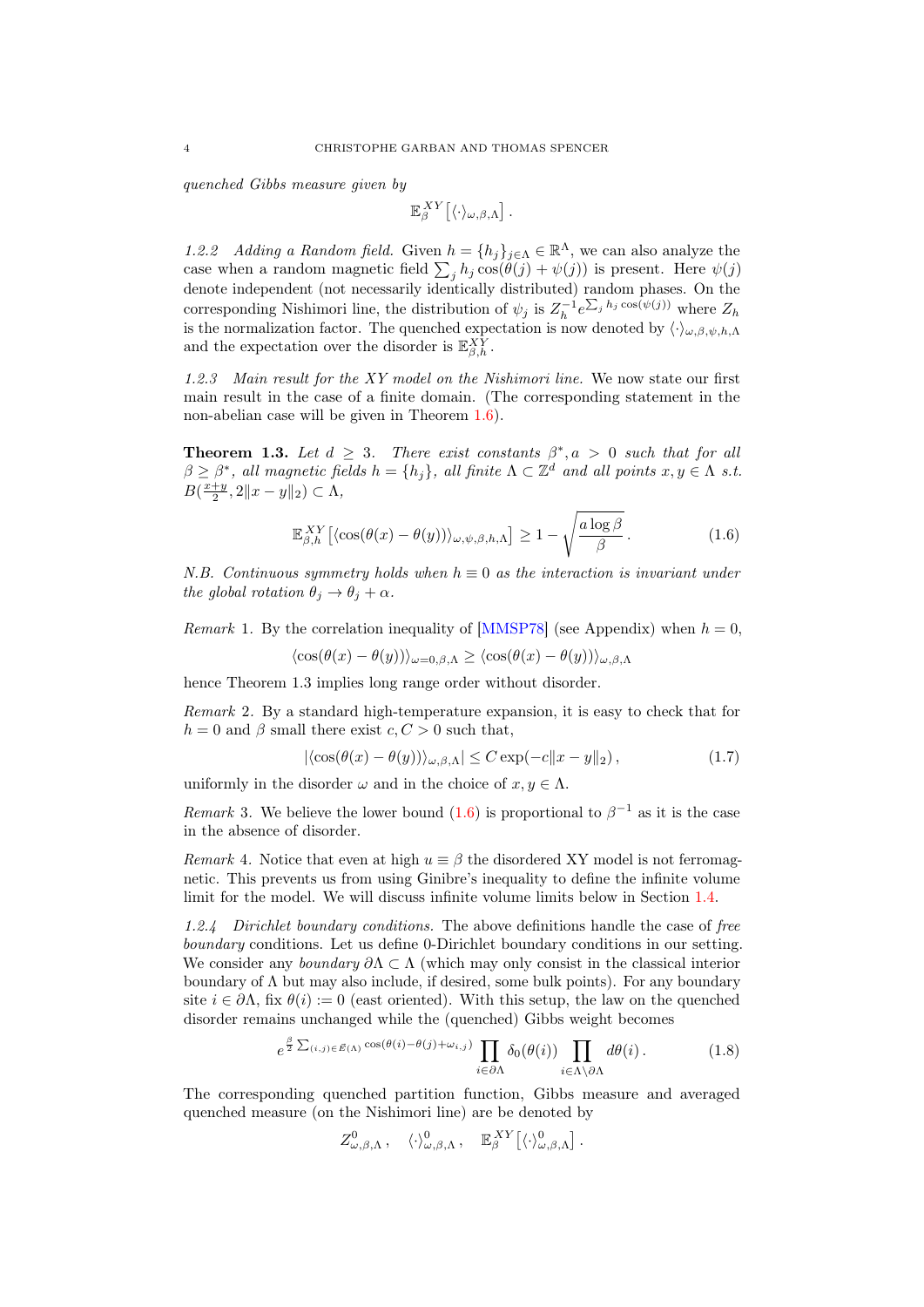Notice that such Dirichlet boundary conditions are equivalent to applying a strong magnetic field  $h_i \to \infty$  for every  $j \in \partial \Lambda$ . In this setting all the proof of long-range order goes through without a change (see Remark [9\)](#page-11-1). In particular this implies readily the following Corollary.

Corollary 1.4. With the same setup as in Theorem [1.3,](#page-3-1) the system acquires spontaneous magnetization for all  $\beta \geq \beta^*$  in the following sense, let  $\Lambda_n := \{-n, \ldots, n\}^d \subset$  $\mathbb{Z}^d$ , then

<span id="page-4-2"></span>
$$
\liminf_{n \to \infty} \mathbb{E}_{\beta}^{XY} \left[ \langle \cos(\theta(0)) \rangle_{\omega,\beta,\Lambda_n}^0 \right] \ge 1 - \sqrt{\frac{a \log \beta}{\beta}}.
$$
\n(1.9)

Remark 5. It would be tempting at this point to recover more general boundary conditions such as *Dobrushin boundary conditions* by letting  $h_i \to -\infty$  on one side of the boundary. We wish to emphasize here that this trick would not produce true Dobrushin boundadry conditions. Indeed, the random phase  $\psi(j)$  on points  $j \in \partial \Lambda$  with  $h_j \to -\infty$  would then need to be sampled according to  $e^{h_j \cos(\psi(j))}$ which converges to  $\delta_{\pi}$  and therefore produces effectively the same effect as setting  $h_i \rightarrow +\infty$ .

<span id="page-4-3"></span>1.3 Disordered  $SU(2)$  spin model (and other such Lie groups). As mentioned earlier, the main interest of this work is that it provides a robust way, using statistical reconstruction techniques, to deal with spin systems with non-abelian symmetry. We introduce the relevant such spin models in this Section. Following  $[AMM<sup>+</sup>18]$  $[AMM<sup>+</sup>18]$  which deals with *group synchronization*, the spin systems we will be able to analyze will carry at any vertex  $x$ , a group elements  $U_x$  in some given compact matrix Lie group  $G$ , for example  $G =$ 

<span id="page-4-1"></span>
$$
SU(2) \quad SO(3) \quad SU(n) \quad U(n) \quad \text{etc.} \tag{1.10}
$$

Before introducing a quenched disorder, let us first introduce our spin system on  $G^{\Lambda}$  where G is one of the above groups and  $\Lambda$  is a finite graph in  $\mathbb{Z}^{\bar{d}}$ . The spin configurations will be denoted  $U = (U(x))_{x \in \Lambda}$  where each  $U(x) \in G$ . At inverse temperature  $\beta$  the Gibbs weight for free boundary conditions is proportional to

<span id="page-4-0"></span>
$$
e^{\beta \sum_{i \sim j} Re\left(\text{Tr } U^*(i)U(j)\right)} \prod d\mu_G\big(U(i)\big) \,. \tag{1.11}
$$

The sum above ranges over all (non-oriented) nearest neighbor pairs and  $\mu$ <sub>G</sub> denotes the renormalized Haar measure on  $G = SU(2), SO(3)$  etc.

By analogy with the case of disordered  $XY$  model, we define the following disordered model whose quenched disorder will still be denoted as  $\omega$ .

Definition 1.5 (disordered non-abelian models). Let  $\Lambda \subset \mathbb{Z}^d$  be a finite box and fix  $u > 0$  and  $\beta > 0$ . Fix the group G to be one of the above groups  $(SU(2), SO(3)$  etc.). A quenched disorder  $\omega$  will now correspond to a family of G-valued matrices  $\omega = (\Omega_{i,j})_{(i,j)\in \vec{E}(\Lambda)}$  assigned to the oriented edges  $\vec{E}(\Lambda)$  of  $\Lambda$  and satisfying to the following conditions

(1) For any  $e = (i, j) \in \vec{E}(\Lambda)$ ,  $\Omega_{i,j} = \Omega_{j,i}^*$ .

- (2) For any two edges  $e, e'$  which are not associated to the same undirected edge,  $\Omega_e$  is independent of  $\Omega_{e'}$ .
- <span id="page-4-4"></span>(3) For each given edge  $e = (i, j)$ , the law of  $\Omega_{i,j}$  has the following distribution

$$
d\rho_u(\Omega_{i,j}) := Z_{\rho_u}^{-1} e^{uRe(\text{Tr}\,\Omega_{i,j})} d\mu_G(\Omega_{i,j}) \quad \text{with} \quad Z_{\rho_u} := \int_G e^{uRe(\text{Tr}\,\Omega_{i,j})} d\mu_G(\Omega_{i,j}).
$$
\n(1.12)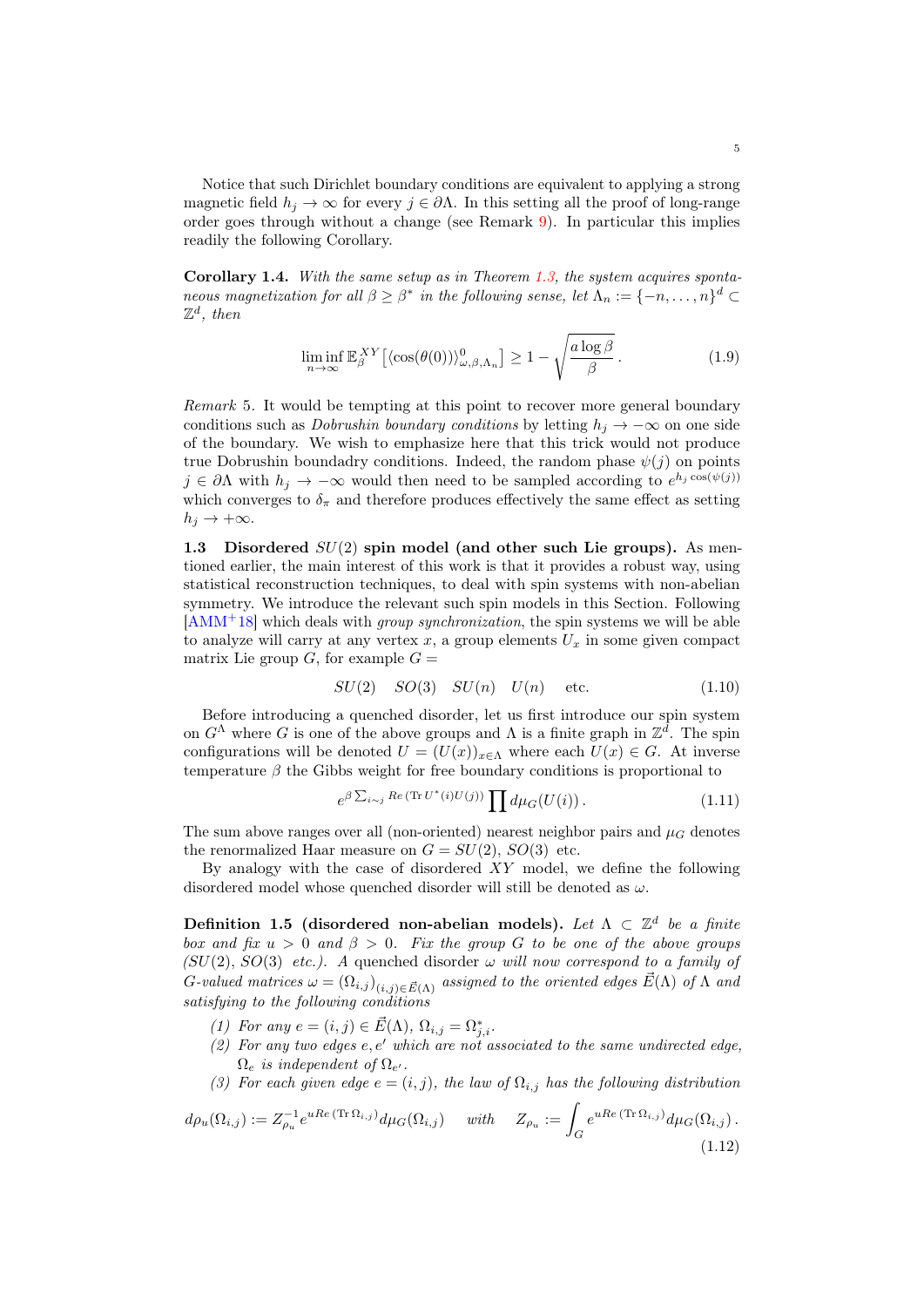We will denote by  $\mathbb{P}^G_u$  and  $\mathbb{E}^G_u$  the probability measure and expectation corresponding to this quenched disorder  $\omega$  on  $G^{\vec{E}(\Lambda)}$ . Notice that as  $u \to \infty$ ,  $\mathbb{P}^G_u$  converges in lau to the deterministic disorder  $\omega \equiv \mathrm{Id}_G$ .

Given a fixed disorder  $\omega$ , we consider the following modified Gibbs weight

$$
e^{\frac{\beta}{2}\sum_{(i,j)\in\vec{E}(\Lambda)}Re(\text{Tr }U^*(i)\Omega_{i,j}U(j))}\prod d\mu_G(U(i)).
$$
\n(1.13)

The corresponding quenched partition function and expectation will be denoted (with a slight abuse of notations as we do not distinguish these notations from the XY case) by

$$
Z_{\omega,\beta,\Lambda} \quad \text{and} \quad \langle \cdot \rangle_{\omega,\beta,\Lambda} \,. \tag{1.14}
$$

As for the disordered XY model, the **Nishimori line** of this model will correspond to the line  $u \equiv \beta$ , i.e. to the averaged quenched measures

$$
\mathbb{E}_{\beta}^{G}\big[\langle \cdot \rangle_{\omega,\beta,\Lambda}\big].
$$

<span id="page-5-1"></span>*Remark* 6. For a fixed disorder  $\omega = (\Omega_{i,j})_{(i,j)\in \vec{E}(\Lambda)}$ , note that the action in [\(1.11\)](#page-4-0) is invariant under a global G-rotation because of the trace.

**Boundary conditions.** As in the case of the disordered  $XY$  model, we will be able to treat the following two boundary conditions along the Nishimori line.

- Free boundary conditions. This corresponds to the above Definition.
- Dirichlet boundary conditions. For any subset  $\partial \Lambda \subset \Lambda$ , we set the spins  ${U(i)}_{i\in\partial\Lambda}$  to be equal to Id<sub>G</sub> and the law of the disorder on all oriented edges in  $\vec{E}(\Lambda)$  is exactly the same as for free boundary conditions.

We may now state our main result in the non-abelian setting where, as before, we fix G to be any given compact matrix Lie group G (for example  $G = SU(2)$ ,  $SO(3)$ ,  $SU(n)$ ,  $U(n)$ etc).

<span id="page-5-0"></span>**Theorem 1.6.** Let  $d \geq 3$ . There exist constants  $\beta^*, a > 0$  such that for any  $\beta \geq \beta^*$ , any  $\Lambda \subset \mathbb{Z}^d$  and any points  $x, y \in \Lambda$  s.t.  $B(\frac{x+y}{2}, 2||x-y||_2) \subset \Lambda$ ,

$$
\mathbb{E}_{\beta}^{G}\left[\langle Re\left(\text{Tr} U^{*}(x)U(y)\right)\rangle_{\omega,\beta,\Lambda}\right] \geq \left(1 - \sqrt{\frac{a\log\beta}{\beta}}\right) \text{Tr} \,\mathrm{Id}_{G}. \tag{1.15}
$$

Furthermore, the system acquires spontaneous magnetization for all  $\beta \geq \beta^*$  in the following sense, let  $\Lambda_n := \{-n, \ldots, n\}^d \subset \mathbb{Z}^d$ , then

$$
\liminf_{n \to \infty} \mathbb{E}_{\beta}^G \left[ \langle Re \left( \text{Tr} \, U(0) \right) \rangle_{\omega,\beta,\Lambda_n}^0 \right] \ge \left( 1 - \sqrt{\frac{a \log \beta}{\beta}} \right) \text{Tr} \, \text{Id}_G \,. \tag{1.16}
$$

Remark 7. In the case of the classical spin  $O(n)$  model (including the classical Heisenberg model) where spins take their values in the unit sphere  $\mathbb{S}^{n-1}$ , the fact we cannot rely on an underlying group structure for the displacements  $U_i^{-1}U_j$  raises some difficulty. In Section [4](#page-14-0) we will introduce a model of (anisotropic) quenched disorder for the classical Heisenberg model for which we will be able to prove a phase transition in  $d \geq 3$ . (See Theorem [4.2\)](#page-15-0). In the special case of the spin  $O(4)$ -model we introduce a more isotropic Nishimori line for which we can prove a symmetry breaking of right-isoclinic rotations. This is discussed in Section [5.](#page-16-0) In order to lighten the introduction, we postpone this analysis of classical spin  $O(n)$  models to Sections [4](#page-14-0) and [5.](#page-16-0)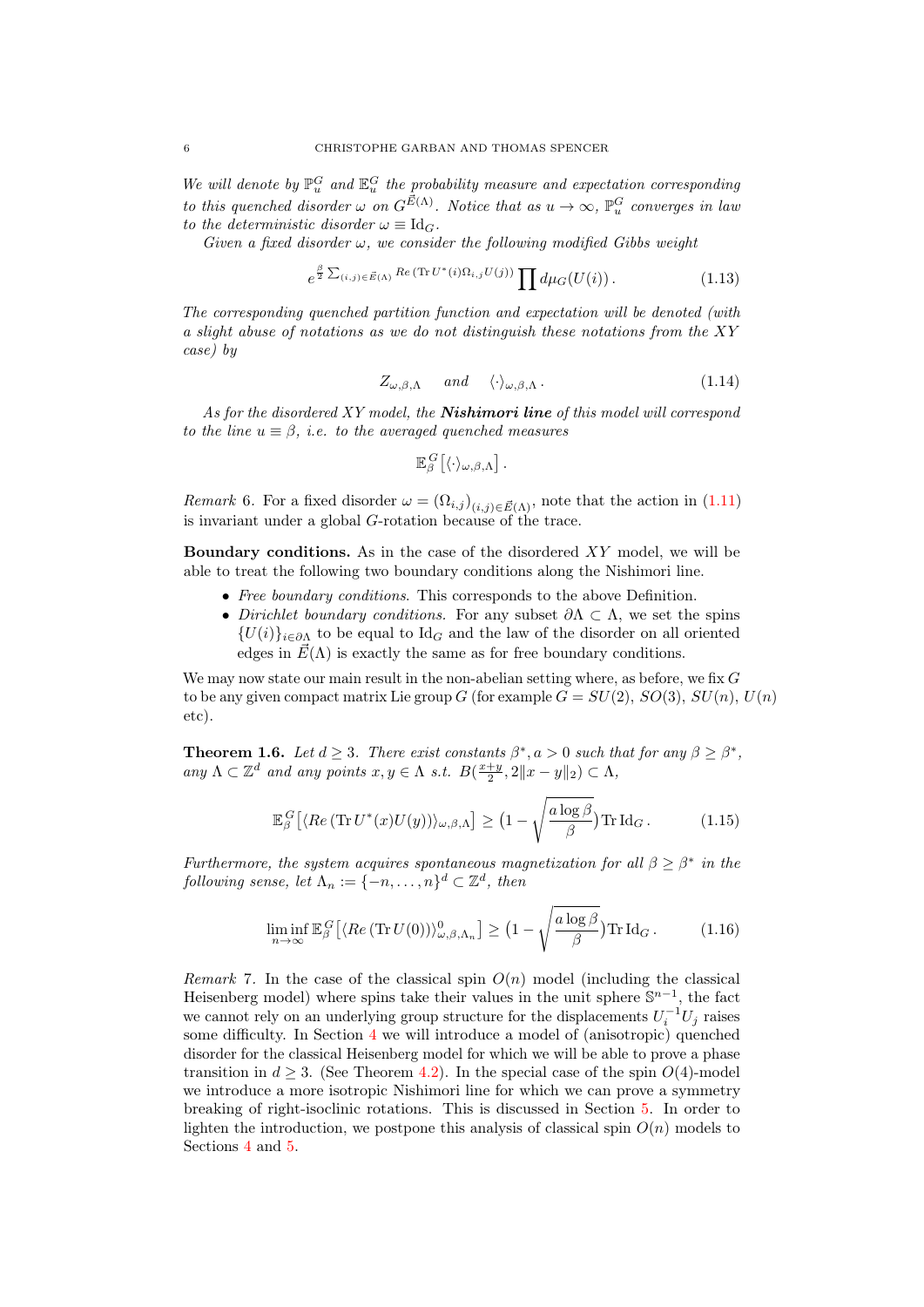<span id="page-6-1"></span>1.4 Infinite volume limits and spontaneous magnetization. By compactness of  $\mathbb{S}^1$  and  $G = SU(2)$ ,  $SO(3)$  etc., the existence of infinite volume limits under the averaged quenched measure  $\mathbb{E}_{\beta}^G[\langle \cdot \rangle_{\omega,\beta,\Lambda}]$  is straightforward. Yet the question of uniqueness in this averaged case is much less clear. Even the existence of quenched infinite volume limits which are measurable w.r.t the disorder  $\omega$  turns out to be rather subtle as we shall see below. In fact, already in the classical case (without disorder), the uniqueness of Gibbs measures on infinite lattices is not known for non-abelian groups  $G$ . This is due to the lack of Ginibre's inequality in these cases (see Ginibre [\[Gin70\]](#page-19-13)). Finally, let us stress that if one samples a Nishimori disorder  $\omega \sim \mathbb{E}_{\beta}^{XY}$  on the whole lattice  $\mathbb{Z}^d$ , then our proof of Theorem [1.3](#page-3-1) does not imply for

example that  $\mathbb{E}_{\beta}^{XY}$  [lim  $\inf_{n\to\infty} \langle \cos(\theta_0) \rangle_{\omega,\beta,\Lambda_n}^0 \geq 1 - \sqrt{\frac{a \log \beta}{\beta}}$  holds.

All these facts show that some care is needed when dealing with infinite volume limits.

For the construction of measurable quenched infinite volume limits, one proceeds as follows: consider the sequence of couplings  $(\omega,\langle \cdot \rangle^0_{\omega,\beta,\Lambda_n})_n$ , where  $\omega$  may be viewed either as a random environment on  $\Lambda_n$  or directly on the full lattice  $\mathbb{Z}^d$ . Then one can argue by compactness that there exist subsequential limits in law  $(\omega, \widetilde{\langle \cdot \rangle}^0_{|\omega,\beta,\mathbb{Z}^d})$ . The subtlety here is that the Gibbs measure  $\widetilde{\langle \cdot \rangle}^0_{\vert \omega,\beta,\mathbb{Z}^d}$  may no longer be a deterministic function of  $\omega$  and it may only be a random Gibbs measure conditionally on  $\omega$  (this is why we denote it with a subscript  $|\omega|$ . We use the notation  $\langle \cdot \rangle$  to stress here that we are taking a subsequential scaling limit. In this slightly weaker quenched sense, Theorem [1.6](#page-5-0) readily implies the following spontaneous magnetization result in infinite volume.

Corollary 1.7 (Spontaneous magnetization). Fix  $\beta > 0$  and G any Lie group from the list [\(1.10\)](#page-4-1). Let  $\omega \sim \mathbb{E}_{\beta}^G$  be a Nishimori disorder on the whole lattice  $\mathbb{Z}^d$ and let  $(\omega,\langle\cdot\rangle_{|\omega,\beta,\mathbb{Z}^d})$  be any subsequential infinite volume limit as outlined above. Then, with the same notations as in Theorem [1.6](#page-5-0) we have for any  $\beta \geq \beta^*$ ,

$$
\mathbb{E}_{\beta}^G\big[\langle Re\,(\widetilde{\text{Tr }U}(0))\rangle_{|\omega,\beta,\mathbb{Z}^d}^0\big]\geq \big(1-\sqrt{\frac{a\log\beta}{\beta}}\big)\text{Tr }\text{Id}_G\,.
$$

1.5 Acknowledgements. We wish to thank Roland Bauerschmidt, Christophe Sabot and Avelio Sepúlveda for useful discussions. We thank Jürg Fröhlich for explaining how our results on the Nishimori line imply long range order for the XY model without disorder. The research of C.G. is supported by the ERC grant LiKo 676999 and the Institut Universitaire de France.

## 2 SYMMETRY BREAKING FOR DISORDERED XY MODEL

<span id="page-6-0"></span>We start with the following lemma which reveals the significance of the Nishimori line. Its proof will use crucially a certain *gauge transformation* which does not seem to play an important role in [\[AMM](#page-19-0)<sup>+</sup>18] but played a central role in the original paper [\[Nis81\]](#page-20-0) by Nishimori on Ising and Potts models. See also [\[GHLDB85\]](#page-19-1) where such gauge transformations have been used to compute explicitly several quantities (such as the averaged quenched internal energy) on the Nishimori line.

Let  $\{f_{i,j}\}_{(ij)\in E(\Lambda)}$  be smooth and periodic test functions and let  $\prod_{(ij)}$  denote the product of the edges in  $\Lambda$ . The integrals below are product integrals which range over  $[0, 2\pi]$ .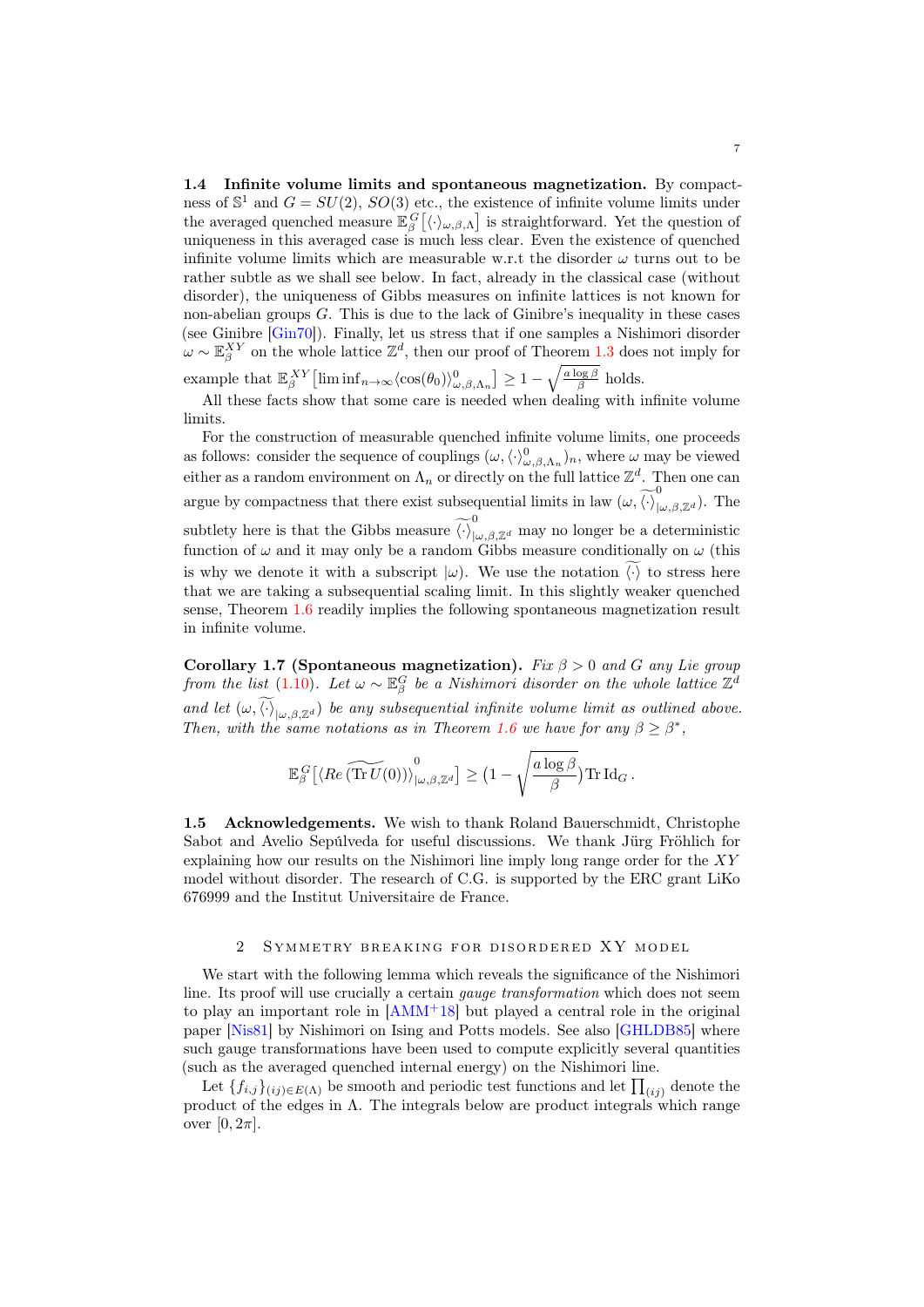<span id="page-7-0"></span>**Lemma 2.1.** For any finite domain  $\Lambda \subset \mathbb{Z}^d$ , any inverse temperature  $\beta$  and any magnetic fields  $\{h_i\}$ , then under the Nishimori-line averaged quenched measure

$$
\mathbb{E}_{\beta,h}^{XY}\left[\langle \prod_{ij} f_{i,j}(\theta(i) - \theta(j) + \omega_{i,j})\rangle_{\omega,\psi,\beta,h,\Lambda}\right] = \mathbb{E}_{\beta}[\prod_{ij} f_{i,j}(\omega)]
$$

where  $\mathbb{E}_{\beta}$  is the disorder average over  $\omega$ . The right side is independent of h.

Proof. To avoid dealing with the two possible orientations of each edge, let us choose an arbitrary direction for each unoriented edge e. We shall denote by  $E(\Lambda) \subset \vec{E}(\Lambda)$ this subset.

By definition

$$
\mathbb{E}_{\beta,h}^{XY} [\langle \prod_{(ij)} f_{i,j}(\theta(i) - \theta(j) + \omega_{i,j}) \rangle_{\beta,h,\Lambda}]
$$
\n
$$
= \mathbb{E}_{\beta,h} \frac{1}{Z_{\omega,\psi,\beta,h,\Lambda}} \int \prod_{(ij)} f_{i,j}(\theta(i) - \theta(j) + \omega_{i,j}) e^{\beta \cos(\theta(i) - \theta(j) + \omega_{i,j})} \prod_j e^{h_j \cos(\theta(j) + \psi(j))} d\theta(j).
$$
\n(2.1)

Here  $\mathbb{E}_{\beta,h}$  is the disorder expectation in  $\omega, \psi$  given by

<span id="page-7-1"></span>
$$
Z_\beta^{-1} \prod_{(ij)} e^{\beta \cos(\omega_{i,j})} Z_h^{-1} \prod_j e^{h_j \cos(\psi(j))}.
$$

Now, for any fixed deterministic field  $\{\phi(i)\}_{i\in\Lambda}$  in  $[0, 2\pi)$ , we make the following change of variables

$$
\begin{cases}\n\theta(i) \to \theta(i) - \phi(i) \\
\omega_{i,j} \to \omega_{i,j} + \phi(i) - \phi(j), \quad \psi(j) \to \psi(j) + \phi(j).\n\end{cases}
$$
\n(2.2)

Note that this change of variables is chosen so that it does not affect the numerator on the right hand side of (2.1) defined by

$$
\mathbf{A} := \int \prod_{(ij)} f_{i,j}(\theta(i) - \theta(j) + \omega_{i,j}) e^{\beta \cos(\theta(i) - \theta(j) + \omega_{i,j})} \prod_j e^{h_j \cos(\theta(j) + \psi(j))} d\theta(j).
$$

The only effect of this change of variables is to shift the weight of the disorder in  $\mathbb{E}_{\beta,h}$ . Namely, after the change of variable in  $(2.1)$ , we obtain that for any prescribed field  $\{\phi(j)\}_{i\in\Lambda}$ ,

$$
\mathbb{E}_{\beta,h}^{XY}[\langle \prod_{(ij)} f_{i,j}(\theta(i) - \theta(j) + \omega_{i,j}) \rangle_{\omega,\beta,h,\Lambda}]
$$
\n
$$
= \frac{1}{Z_{\beta}Z_{h}} \int \frac{A}{Z_{\omega,\psi,\beta,h,\Lambda}} \prod_{(ij)} e^{\beta \cos(\omega_{i,j} + \phi(i) - \phi(j))} d\omega_{i,j} \prod_{j} e^{h_{j} \cos(\phi(j) + \psi(j))} d\psi(j).
$$
\n(2.3)

Now the key observation behind the factorization on the Nishimori line is that since (2.3) does not depend on the choice of field  $\{\phi(i)\}_{i\in\Lambda}$ , one may as well integrate the expression (2.3) over uniformly chosen  $\phi(i) \in [0, 2\pi)$ . After integrating over  $\phi$ note that the numerator

$$
\int \prod_{(ij)} e^{\beta \cos(\omega_{i,j} + \phi(i) - \phi(j))} \prod_j e^{h_j \cos(\phi_j + \omega_j)} d\phi(j)
$$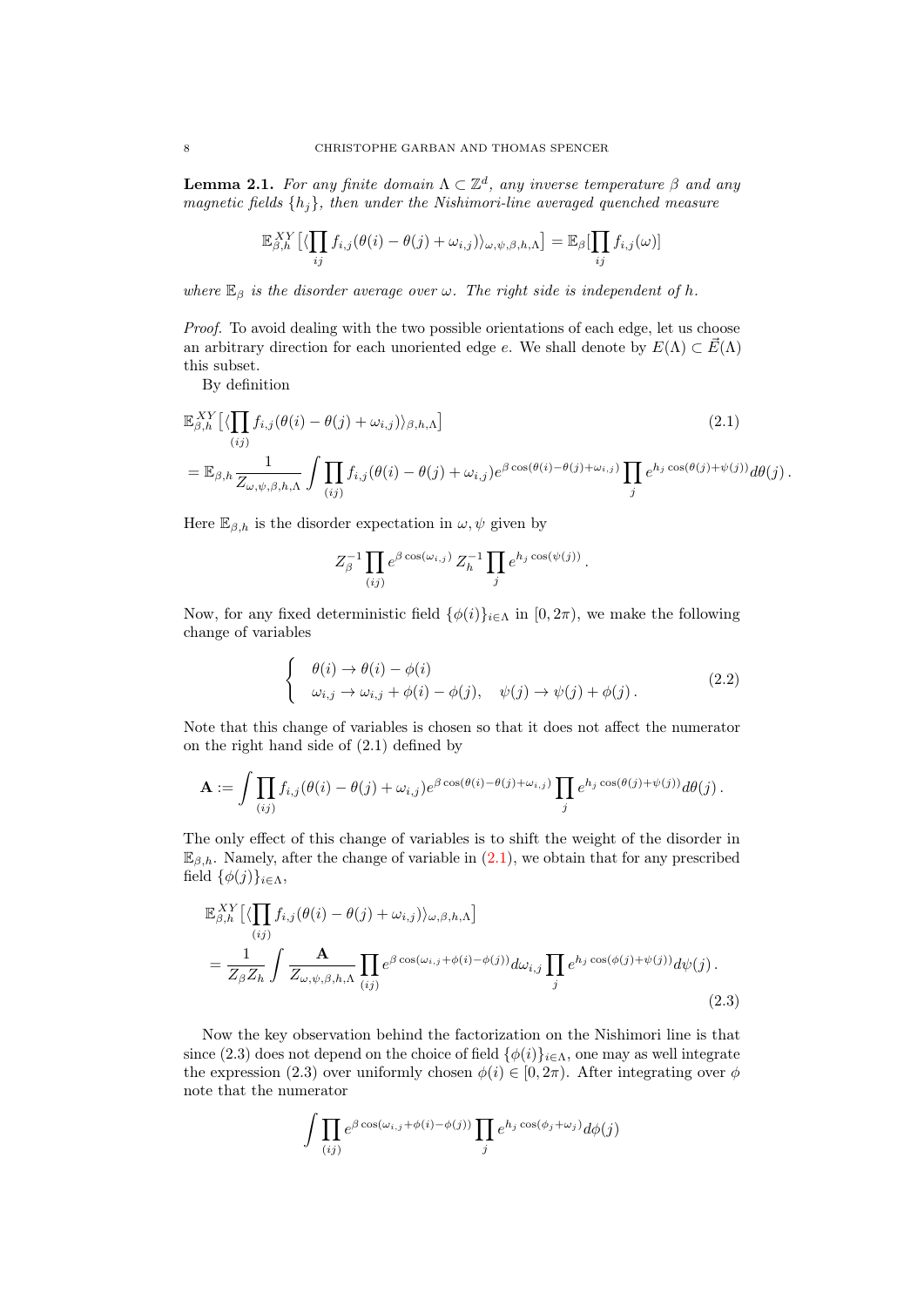cancels  $Z_{\omega,\psi,\beta,h,\Lambda}$ . This cancelation enables us to explicitly calculate the integral:

$$
\mathbb{E}_{\beta,h}^{XY}[\langle \prod_{(ij)} f_{i,j}(\theta(i) - \theta(j) + \omega_{i,j}) \rangle_{\omega,\psi,\beta,h,\Lambda}]
$$
\n
$$
= \frac{1}{Z_{\beta} Z_{h}} \int \mathbf{A} \prod_{(ij)} d\omega_{i,j} \prod_{j} d\psi(j)
$$
\n
$$
= \frac{1}{Z_{\beta} Z_{h}} \int \prod_{(ij)} f_{i,j}(\theta(i) - \theta(j) + \omega_{i,j}) e^{\beta \cos(\theta(i) - \theta(j) + \omega_{i,j})} d\omega_{i,j} \prod_{j} e^{h_{j} \cos(\theta(j) + \psi(j))} d\psi(j) d\theta(j)
$$
\n
$$
= \frac{1}{Z_{\beta}} \int \prod_{(ij)} f_{i,j}(\theta(i) - \theta(j) + \omega_{i,j}) e^{\beta \cos(\theta(i) - \theta(j) + \omega_{i,j})} d\omega_{i,j} \prod_{j} d\theta(j)
$$
\n
$$
= \mathbb{E}_{\beta} \prod_{ij} f_{i,j}(\omega_{ij}). \tag{2.4}
$$

Note that we have normalized so that the integral over  $\prod_j d\theta_j$  is one.

We will derive from the above Lemma a surprising property on the quenched internal energy along the Nishimori-line which is well-known and was established earlier on (see [\[Nis81,](#page-20-0) [GHLDB85,](#page-19-1) [Nis01,](#page-20-3) [Nis02,](#page-20-4) [JP02\]](#page-20-11)).

Given a domain  $\Lambda$  and a disorder  $\omega$ , the quenched internal energy corresponds to

$$
\langle E \rangle_{\omega,\beta,\Lambda} := -\frac{\partial \log Z_{\omega,\beta,\Lambda}}{\partial \beta}
$$
  
= 
$$
-\frac{\int \frac{1}{2} \sum_{(i,j) \in \vec{E}(\Lambda)} \cos(\theta(i) - \theta(j) + \omega_{i,j}) e^{\frac{\beta}{2} \sum_{(i,j) \in \vec{E}(\Lambda)} \cos(\theta(i) - \theta(j) + \omega_{i,j})} d\theta}{\int e^{\frac{\beta}{2} \sum_{(i,j) \in \vec{E}(\Lambda)} \cos(\theta(i) - \theta(j) + \omega_{i,j})} d\theta}
$$

Corollary 2.2 ([\[Nis01,](#page-20-3) [Nis02\]](#page-20-4)). The (averaged) quenched internal energy on the Nishimori line can be explicitly computed. For any finite  $\Lambda \subset \mathbb{Z}^d$ , it is given by

$$
\mathbb{E}_{\beta}^{XY}\big[\langle E\rangle_{\omega,\beta,\Lambda}\big] = -\frac{\int_{\pi}^{\pi}\cos(w)e^{\beta\cos w}dw}{Z_{\rho_{\beta}}} |E(\Lambda)|\,,
$$

where  $|E(\Lambda)|$  denotes the number of (non-oriented) edges in  $\Lambda$ .

*Proof.* It is an immediate corrollary of Lemma [2.1.](#page-7-0)  $\square$ 

Remark 8. Lemma [2.1](#page-7-0) also implies that local energy at different edges factor under the averaged quenched measure (another related specificity of the Nishimori-line). This implies in turn that there is no singularity for the specific heat as  $\beta$  varies.

The Corollary below shows that the Nishimori line never enters the Spin Glass phase in which the positivity below would not be valid. See [\[ON93,](#page-20-1) [Nis02\]](#page-20-4).

Corollary 2.3. For  $h = 0$  and all  $\beta$  the quenched expectation of the spin correlation is positive

$$
\mathbb{E}_{\beta}^{XY}[\langle e^{i(\theta_0-\theta_x)}\rangle_{\omega,\beta,\Lambda}] = \mathbb{E}_{\beta}^{XY}[\langle \cos(\theta_0-\theta_x)\rangle_{\omega,\beta,\Lambda}] \geq 0.
$$

*Proof.* Under the change of variables (2.2) the obervable becomes  $e^{i(\theta_0 - \theta_x)}e^{-i(\phi_0 - \phi_x)}$ and the measure factors into integrals over  $\theta$  and  $\phi$  which are complex conjugates of each other. The fact that the expectation is given by  $\mathbb{E}_{\beta}^{XY}[\cos(\theta_0 - \theta_x)]$  follows from inversions  $\theta \to -\theta$ ,  $\omega \to -\omega$ .

The next Theorem on the so-called *unpredictable paths* due to Benjamini, Pemantle and Peres ( $[BPP98]$ ) plays a key role in  $[AMM<sup>+</sup>18]$  $[AMM<sup>+</sup>18]$  and will also be a key ingredient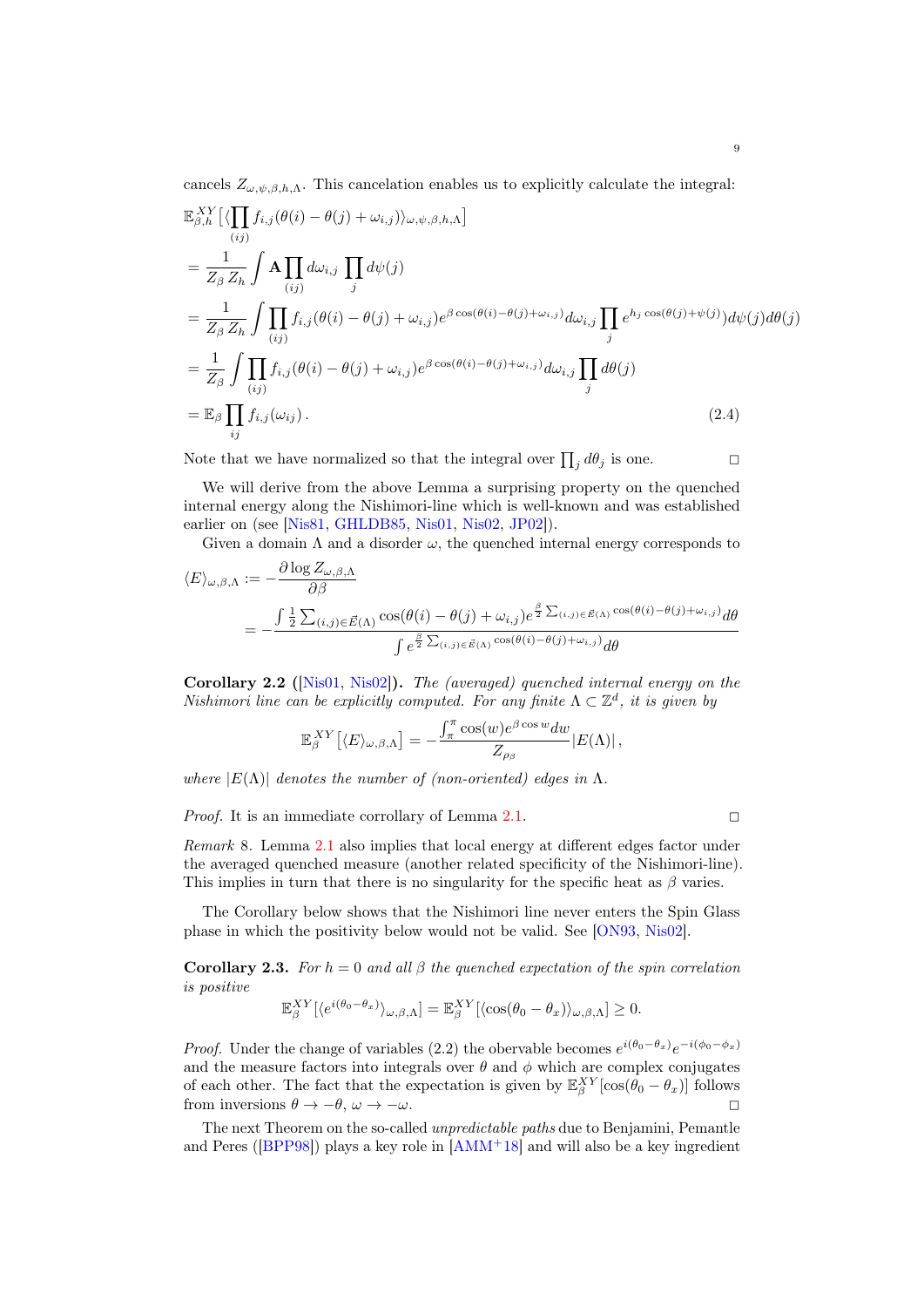of our proof. Their result concerns a probability measure  $\mu$  supported on infinite increasing paths in  $\mathbb{Z}^3$  formed by sums of  $(1,0,0), (0,1,0), (0,0,1)$  and starting at 0.

<span id="page-9-0"></span>Theorem 2.4 ([\[BPP98\]](#page-19-11))). In three dimensions there exists a probability measure  $\mu$  supported on increasing paths which satisfies the following exponential intersection tails (EIT) property. There exist constants  $C, \alpha > 0$  such that for any  $k \geq 1$ ,

$$
(\mu \times \mu) \Big[ (p_1, p_2) \text{ such that, } |p_1 \cap p_2| \ge k \Big] \le C e^{-\alpha k} \,. \tag{2.5}
$$

Here  $|p_1 \cap p_2|$  denotes the number of common edges.

The analog of this statement in  $\mathbb{Z}^d, d \geq 4$  is much easier as the uniform measure on increasing paths satisfies this EIT property when  $d \geq 4$ . In  $d = 3$  uniformly chosen paths do not satisfy the EIT property. This is why unpredictable paths have been invented in [\[BPP98\]](#page-19-11). See also the papers by Häggström and Mossel and Hoffman [\[HM98,](#page-19-14) [Hof98\]](#page-19-15).

Inspired by Abbe et al  $[AMM<sup>+</sup>18]$  $[AMM<sup>+</sup>18]$  we now combine Lemma [2.1](#page-7-0) and Theorem [2.4](#page-9-0) to prove our main theorem on disordered XY model.

*Proof of Theorem [1.3.](#page-3-1)* For simplicity, we shall stick to the case where  $d = 3$  and  $h \equiv 0$ , the case of higher dimensions being easier as one does not need the construction of unpredictable paths from Theorem [2.4.](#page-9-0)

Step 1. Two point function between 0 and  $\vec{n} = (n, n, n)$ .

Let  $n \geq 1$ . We assume here that the box  $D_n = \{0, \ldots, n\}^2 \subset \Lambda$ . Note that  $D_n$ contains both 0 and  $\vec{n}$ .

Define

$$
\lambda = \lambda(\beta) := \mathbb{E}_{\rho_{\beta}} \left[ e^{i\omega} \right] = \frac{\int_{-\pi}^{\pi} \cos(\omega) e^{\beta \cos(\omega)} d\omega}{\int_{-\pi}^{\pi} e^{\beta \cos(\omega)} d\omega} . \tag{2.6}
$$

On can check that for large  $\beta$ ,

$$
\lambda = \lambda(\beta) = 1 - \frac{1}{2\beta} + o(\beta^{-1}).
$$
\n(2.7)

For any  $(i, j) \in \vec{E}(\Lambda)$ , let

<span id="page-9-2"></span>
$$
Y_{i,j} := e^{i(\theta(i) - \theta(j) + \omega_{i,j})}.
$$
\n
$$
(2.8)
$$

Lemma [2.1](#page-7-0) readily implies that if p is any non-intersecting path going from 0 to  $\vec{n}$ , then

$$
\mathbb{E}_{\beta}^{XY}[(\prod_{(ij)\in p} Y_{i,j})_{\omega,\beta,\Lambda}] = \mathbb{E}_{\beta}^{XY}[(e^{i(\theta(0)-\theta(\vec{n}))}\prod_{(ij)\in p} e^{i\omega_{i,j}})_{\omega,\beta,\Lambda}]
$$
\n
$$
= \prod_{(ij)\in p} \mathbb{E}_{\beta}^{XY}[(Y_{i,j})_{\omega,\beta,\Lambda}] \quad \text{(using the independence from Lemma 2.1)}
$$
\n
$$
= \lambda^{|p|},
$$

where  $|p|$  is the length of the path p. We obtain from these equalities the following identity which holds for any given simple path  $p$  from 0 to  $\vec{n}$ .

<span id="page-9-1"></span>
$$
1 = \mathbb{E}_{\beta}^{XY} \left[ \langle e^{i(\theta(0) - \theta(\vec{n}))} \left( \frac{1}{\lambda^{p}} \prod_{(ij) \in p} e^{i\omega_{i,j}} \right) \rangle_{\omega, \beta, \Lambda} \right]
$$

$$
= \mathbb{E}_{\beta}^{XY} \left[ \langle e^{i(\theta(0) - \theta(\vec{n}))} \rangle_{\omega, \beta, \Lambda} \left( \frac{1}{\lambda^{p}} \prod_{(ij) \in p} e^{i\omega_{i,j}} \right) \right]
$$
(2.9)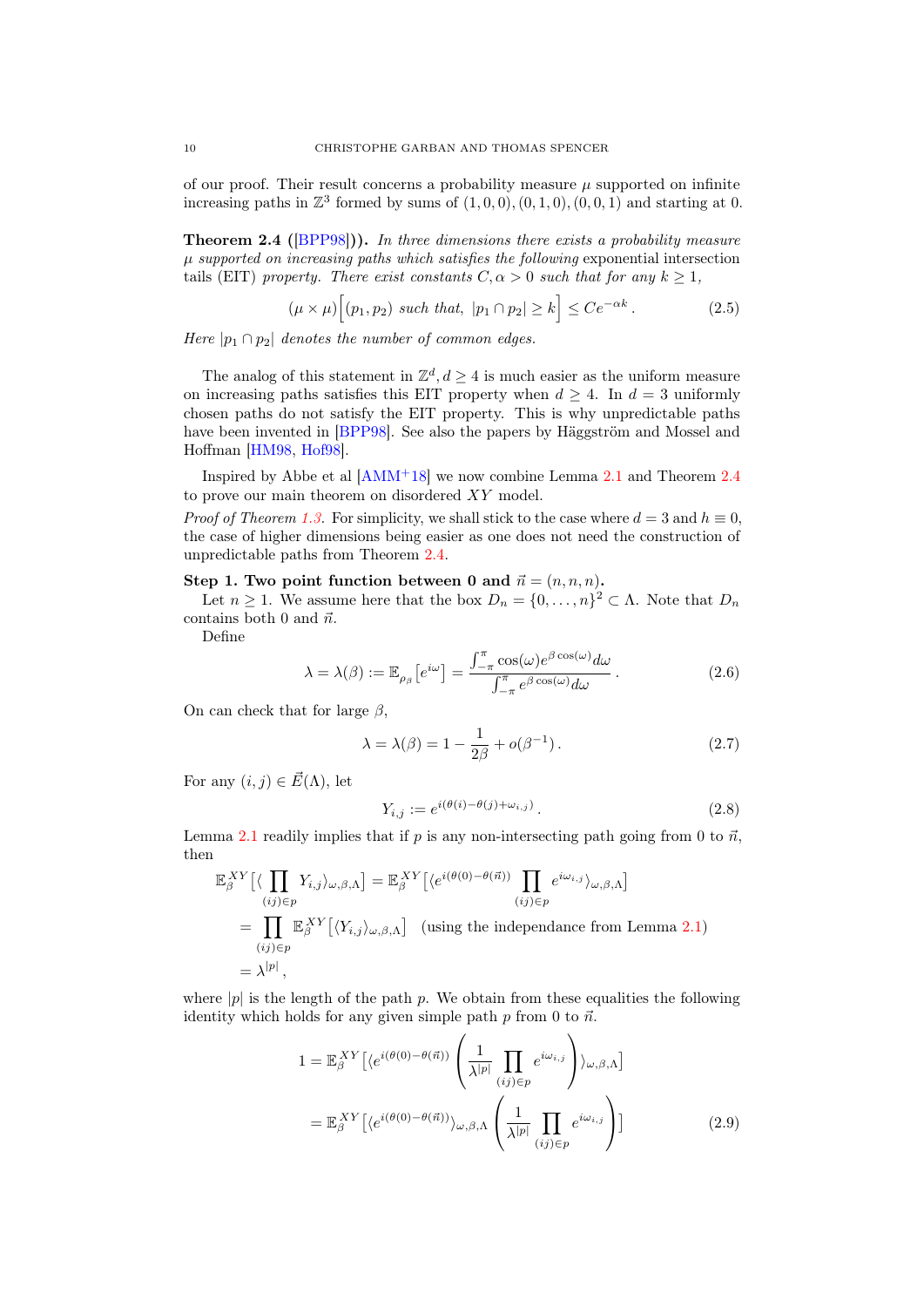As in  $[AMM<sup>+</sup>18]$  $[AMM<sup>+</sup>18]$ , we will average this identity over a suitably chosen probability measure on random paths p from 0 to  $\vec{n}$ . Following [\[AMM](#page-19-0)<sup>+18]</sup>, if  $\mu$  is the measure on increasing paths from Theorem [2.4,](#page-9-0) then for any  $n \geq 1$ , by reflecting the paths  $\gamma \sim \mu$  under the hyperplane  $\{(x_1, x_2, x_3) \in \mathbb{R}^3, x_1 + x_2 + X_3 = 3n/2\}$ , we can define probability measures  $\mu_n$  on simple paths p from 0 to  $\vec{n}$  which satisfy the EIT property uniformly in  $n$ . We will still call these paths  $p$  increasing paths.

Let us define the following random variable which is measurable w.r.t. the Nishimori disorder  $\omega$ :

$$
\mathbf{R}(\omega) = \mathbf{R}_{0,\vec{n}}(\omega) := \frac{1}{\lambda^{3n}} \mathbb{E}_{\mu_n} \left[ \prod_{(ij) \in p} e^{i\omega_{i,j}} \right].
$$
 (2.10)

(We used here that all paths  $p \sim \mu_n$  are such that  $|p| = 3n$ ). By averaging the identity [\(2.9\)](#page-9-1) w.r.t to the measure on paths  $\mu_n$ , we obtain

$$
\mathbb{E}_{\beta}^{XY} \left[ \langle e^{i(\theta(0) - \theta(\vec{n}))} \rangle_{\omega, \beta, \Lambda} \mathbf{R}(\omega) \right] = 1. \tag{2.11}
$$

Notice that by definition,  $\mathbf{R}(\omega)$  is such that  $\mathbb{E}_{\beta}^{XY}[\mathbf{R}(\omega)] = 1$ . Theorem [1.3](#page-3-1) will follow from the following second moment estimate on  $\mathbf{R}(\omega)$  (whose proof is delayed to the end of this proof).

<span id="page-10-1"></span>**Lemma 2.5** ( $[AMM^+18]$  $[AMM^+18]$ ). There exist  $\beta^*, a > 0$  such that for all  $\beta \geq \beta^*$ .

<span id="page-10-0"></span>
$$
\mathbb{E}_{\beta}^{XY}\big[|\mathbf{R}(\omega)|^2\big] \leq 1 + \frac{a\log\beta}{\beta} \,.
$$

A lower-bound on the two-point function between 0 and  $\vec{n} = (n, n, n)$  easily follows from this estimate. Indeed starting with the identity  $(2.11)$ , we have

$$
1 = \mathbb{E}_{\beta}^{XY} \left[ \langle e^{i(\theta(0) - \theta(\vec{\pi}))} \rangle_{\omega, \beta, \Lambda} \mathbf{R}(\omega) \right]
$$
  
=  $\mathbb{E}_{\beta}^{XY} \left[ \langle e^{i(\theta(0) - \theta(\vec{\pi}))} \rangle_{\omega, \beta, \Lambda} \right] + \mathbb{E}_{\beta}^{XY} \left[ \langle e^{i(\theta(0) - \theta(\vec{\pi}))} \rangle_{\omega, \beta, \Lambda} \left( \mathbf{R}(\omega) - 1 \right) \right].$ 

Thus,

$$
1 - \mathbb{E}_{\beta}^{XY} \left[ \langle \cos(\theta(0) - \theta(\vec{n})) \rangle \right] \leq |1 - \mathbb{E}_{\beta}^{XY} \left[ \langle e^{i(\theta(0) - \theta(\vec{n}))} \rangle_{\omega, \beta, \Lambda} \right] |
$$
  
\n
$$
\leq \mathbb{E}_{\beta}^{XY} \left[ |\mathbf{R}(\omega) - 1| \right]
$$
  
\n
$$
\leq \mathbb{E}_{\beta}^{XY} \left[ |\mathbf{R}(\omega)|^2 - 1 \right]^{1/2} \text{ since } \mathbb{E}_{\beta}^{XY} \left[ \mathbf{R}(\omega) \right] = 1
$$
  
\n
$$
\leq \sqrt{\frac{a \log \beta}{\beta}},
$$

by Lemma [2.5.](#page-10-1) This concludes the proof when  $x = 0$  and  $y = \vec{n}$ .



<span id="page-10-2"></span>FIGURE 1.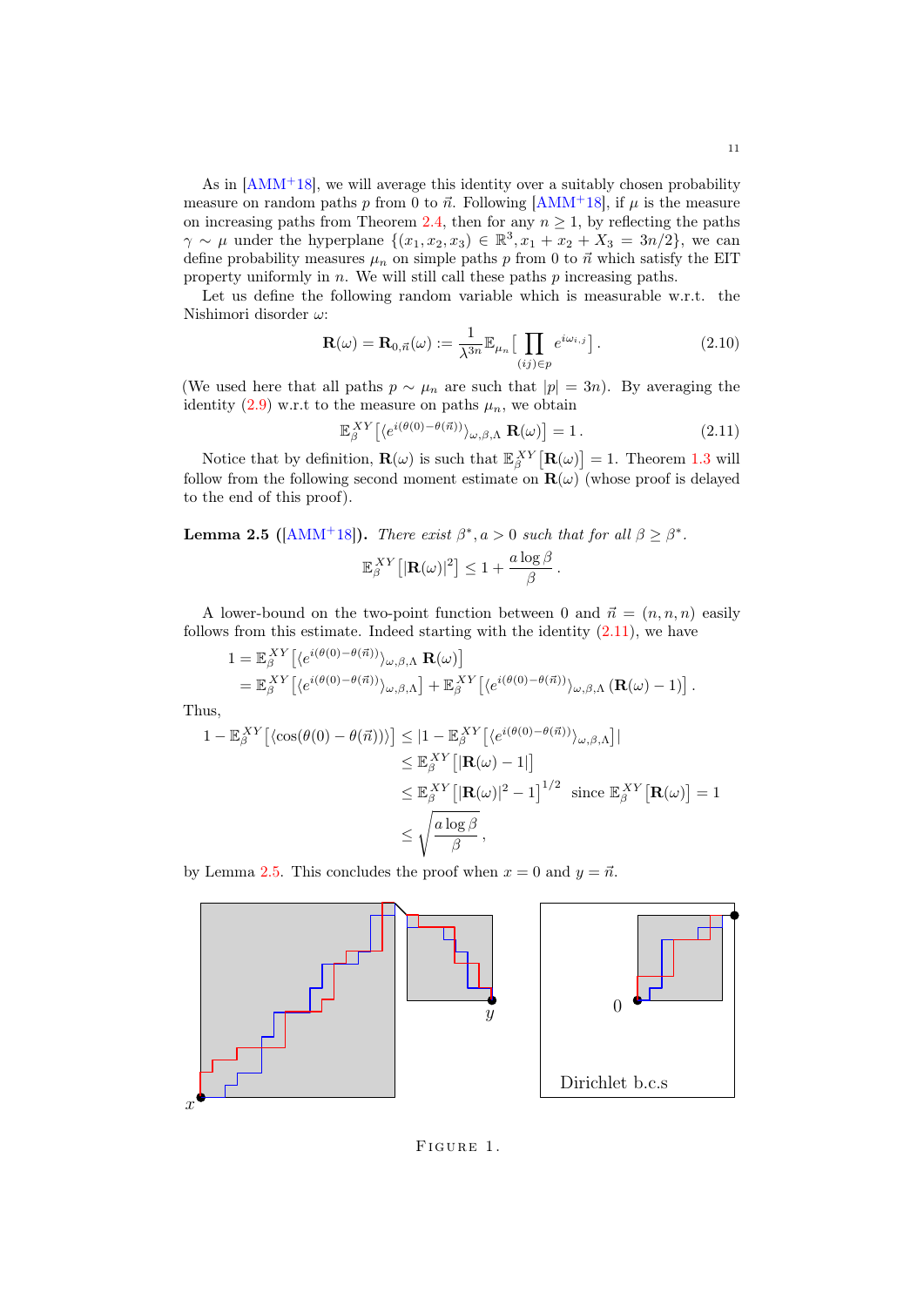Step 2. Two point function between x and y when  $B(\frac{x+y}{2}, 2||x-y||_2) \subset \Lambda$ . Similarly as in  $[AMM^+18]$  $[AMM^+18]$ , the point is to notice that in  $\mathbb{Z}^3$ , one may travel from any x to  $\gamma$  using at most 4 directed cones as in case 1 and which are non-intersecting. See Figure [1](#page-10-2) for an illustration in  $\mathbb{Z}^2$ . By translating the points and the domain, we may assume  $x = 0$  and  $y = (a, b, c)$ . WLOG, we may also assume  $a \leq b \leq c$ . Along the direction  $(1, 1, 1)$ , one may first go to  $(a, a, a)$ . Then, keeping the direction  $(1, 1, 1)$  for a time  $\frac{b-a}{2}$  and then  $(-1, 1, 1)$  for a time  $\frac{b-a}{2}$ , we end up in  $(a, b, b)$ . In the remaining time  $c - b$ , we follow half-way  $(1, 1, 1)$  and then  $(-1, -1, 1)$  to end up in  $(a, b, c)$ . To make this description more precise,  $a, b, c$  should be assumed to be even here, otherwise we go to the nearest point with even coordinates. Also as in Figure [1,](#page-10-2) paths should only be allowed to fluctuate on slightly shorter time intervals which if denoted  $I_1, I_2, I_3, I_4$  will satisfy  $|I_1| = a + \frac{b-a}{2}$ ,  $|I_2| = \frac{b-a}{2} - 1$ ,  $|I_3| = \frac{c-b}{2} - 1$ and  $|I_4| = \frac{c-b}{2} - 1$ . By concatenating the measure  $\mu_{|I_1|}, \ldots, \mu_{|I_4|}$  on directed paths in each 4 directed cones, we can defined probability measures  $\mu_{x,y}$  on paths from x to y which satisfy the EIT property from Theorem [2.4](#page-9-0) uniformly in  $x$  and  $y$  and with slightly worse constants  $C, \alpha$  than in Theorem [2.4.](#page-9-0) The (non-optimal) geometric condition  $B(\frac{x+y}{2}, 2||x-y||_2) \subset \Lambda$  is there only to ensure that the above cones remain inside  $\Lambda$ .

<span id="page-11-1"></span>Remark 9. As we pointed out earlier, the spontaneous magnetization with Dirichlet conditions (estimate [\(1.9\)](#page-4-2)) is proved in the same way by setting  $h_i \to \infty$  on the boundary and by using a cone of directed paths which connect 0 to a point of the boundary  $\partial \Lambda_n$  as in Figure [1.](#page-10-2)

To conclude the Proof of Theorem [1.3,](#page-3-1) we are left with the proof of Lemma [2.5.](#page-10-1) *Proof of Lemma [2.5.](#page-10-1)* (N.B. This is the same proof as in  $[AMM+18]$  $[AMM+18]$  except we make it quantitative in  $\beta$ ).

From the definition of  $\mathbf{R}(\omega)$  in [\(3.6\)](#page-13-0), we have

$$
\mathbb{E}_{\beta}^{XY} [\mathbf{R}(\omega) \bar{\mathbf{R}}(\omega)] = \mu_n \times \mu_n \Big[ \left( \frac{1}{\lambda^2} \right)^{|p_1 \cap p_2|} \Big]
$$
  
\n
$$
\leq \sum_{k} \mu_n \times \mu_n (|p_1 \cap p_2| = k)(1 + \frac{2}{\beta})^k \text{ (using (2.7) and } \beta \text{ sufficiently large})
$$
  
\n
$$
\leq \mu_n \times \mu_n (|p_1 \cap p_2| \leq a_1 \log \beta)(1 + \frac{2}{\beta})^{a_1 \log \beta} + C \sum_{k \geq a_1 \log \beta} e^{-\alpha k} (1 + \frac{2}{\beta})^k
$$
  
\n
$$
\leq (1 + \frac{2}{\beta})^{a_1 \log \beta} + C \sum_{k \geq a_1 \log \beta} e^{-\frac{\alpha}{2}k}
$$
  
\n
$$
\leq 1 + \frac{a \log \beta}{\beta},
$$

where we used several times that the constants  $\beta^*(\leq \beta)$  and  $a_1(< a)$  can be chosen large enough. We also used Theorem [2.4](#page-9-0) for the reflected measures  $\mu_n$  for the second inequality. (N.B. One may need to take different constants  $C, \alpha$  so that Theorem [2.4](#page-9-0) applies to all measures  $\mu_n$ ).

Remark 10. Note that the cosine function can be replaced by any other periodic functions with minor changes in the proof. In particular, the Villain model in Nishimori random disorder may be addressed the same way.

### 3 SYMMETRY BREAKING FOR LIE GROUP VALUED SPINS

<span id="page-11-0"></span>In this Section, we will adapt the above proof to the non-abelian case and prove our main Theorem [1.6.](#page-5-0) See Subsection [1.3](#page-4-3) for the relevant definitions and let G be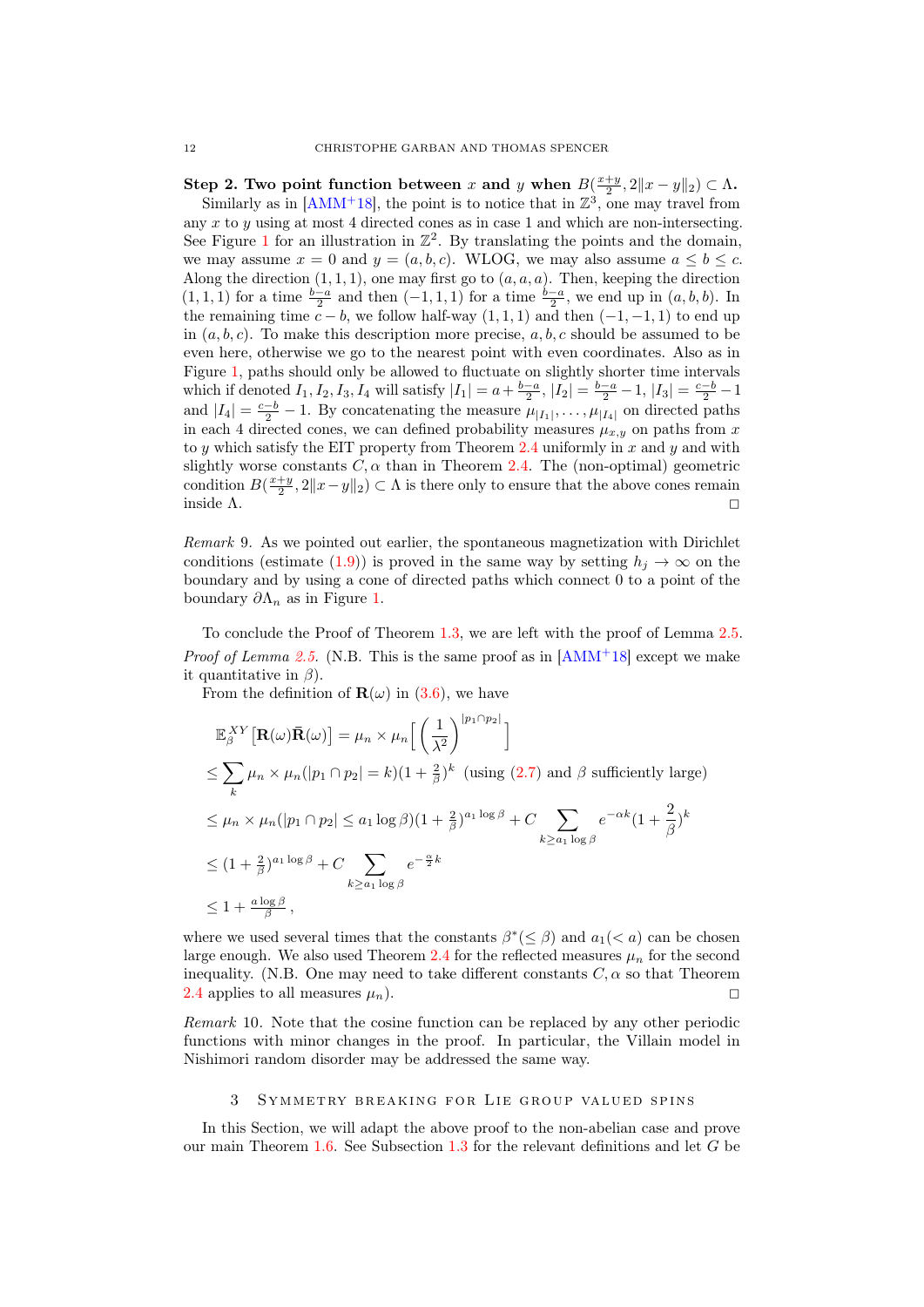one of the compact matrix Lie groups listed in  $(1.10)$ . As in the abelian case, the first main ingredient is the following Lemma.

<span id="page-12-0"></span>**Lemma 3.1.** For any finite domain  $\Lambda \subset \mathbb{Z}^d$ , any inverse temperature  $\beta$  and any set of k directed edges  $(i_1j_1), \ldots (i_kj_k)$  which correspond to k distinct unoriented edges, then under the Nishimori-line averaged quenched measure  $\mathbb{E}_{\beta}^G[\langle \cdot \rangle_{\omega,\beta,\Lambda}]$ , the G-valued random variables

$$
\{U^*(i_m)\Omega_{i_m,j_m}U(j_m)\}_{1\leq m\leq k}
$$

are i.i.d with distribution  $\rho_{\beta}$  on the group G (see [\(1.12\)](#page-4-4)).

Its proof is identical to the proof of Lemma [2.1](#page-7-0) except the gauge transformations are now given for any fixed deterministic G-valued field  $\{S(i)\}_{i\in\Lambda}$  in  $G^{\Lambda}$  by the following change of variable:

$$
\begin{cases}\nU(i) \to S^*(i)U(i) \\
\Omega_{i,j} \to S^*(i)\Omega_{i,j}S(j)\n\end{cases} (3.1)
$$

Indeed, the Gibbs weight

$$
e^{\frac{\beta}{2}\sum_{(i,j)\in \vec{E}(\Lambda)}Re(\text{Tr }U^*(i)\Omega_{i,j}U(j))}
$$

is invariant under this transformation and by averaging uniformly over the choice of  ${S(i)}_{i \in \Lambda}$  the partition function cancels out exactly as in the abelian case.

Now, as in the abelian case, one easily extracts out of Lemma [3.1](#page-12-0) an exact expression for the (averaged) quenched internal energy of the disordered G-valued spin models on the Nishimori line. To our knowledge, the internal energy of such non-abelian continuous spin systems had not been looked at before in the literature, hence we state it for the record as a Corollary (its proof is straightforward given Lemma  $3.1$ ).

**Corollary 3.2.** Let G be one of the groups listed in  $(1.10)$ . For any disorder  $\omega$ , the quenched internal energy is defined as

$$
\langle E\rangle_{\omega,\beta,\Lambda}:=-\frac{\partial \log Z_{\omega,\beta,\Lambda}}{\partial \beta}.
$$

On the Nishimori line  $u = \beta$ , the averaged quenched internal energy can be computed exactly and is given by

$$
\mathbb{E}_{\beta}^{G}\left[ \langle E \rangle_{\omega,\beta,\Lambda} \right] = -\frac{\int_{G} \text{Re} \left( \text{Tr} \,\Omega \right) e^{\beta \text{Re} \, (\text{Tr} \,\Omega)} d\mu_G(\Omega)}{Z_{\rho_{\beta}}} |E(\Lambda)| \, .
$$

Now, as in the abelian case, define for any  $(i, j) \in \vec{E}(\Lambda)$ 

<span id="page-12-1"></span>
$$
Y_{i,j} := U^*(i)\Omega_{i,j}U(j).
$$
\n(3.2)

Lemma [3.1](#page-12-0) then implies that for any non-intersecting path  $p$  from  $x$  to  $y$ ,

$$
\mathbb{E}_{\beta}^{G} \left[ \langle Re \left( \text{Tr} \prod_{(ij) \in p} Y_{i,j} \right) \rangle_{\omega,\beta,\Lambda} \right]
$$
\n
$$
= Re \left( \text{Tr} \prod_{(ij) \in p} \mathbb{E}_{\beta}^{XY} \left[ \langle Y_{i,j} \rangle_{\omega,\beta,\Lambda} \right] \right)
$$
\n
$$
= Re \left( \text{Tr} \left( \mathbb{E}_{\rho_{\beta}}[\Omega] \right)^{|p|} \right). \tag{3.3}
$$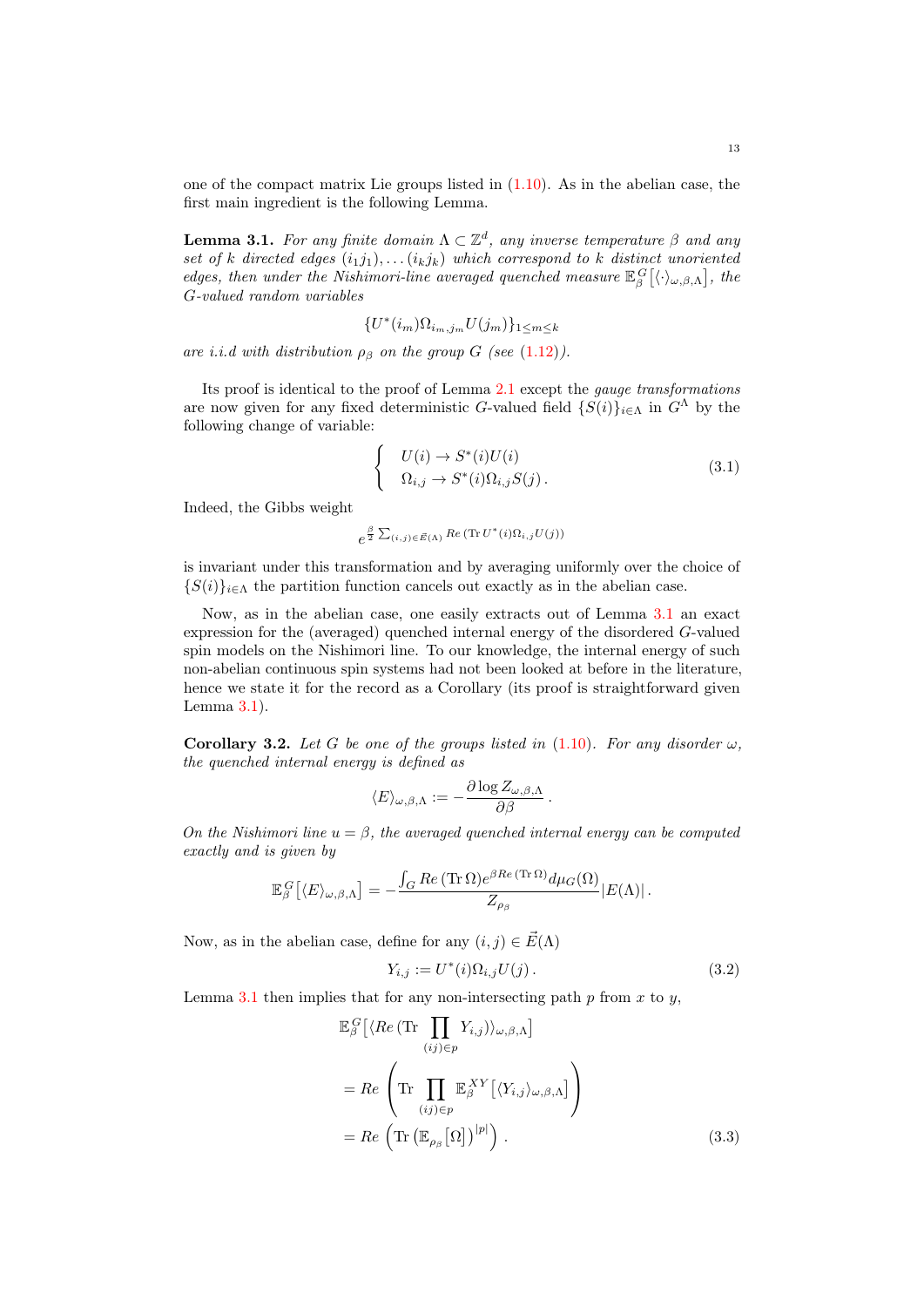Following [\[AMM](#page-19-0)<sup>+</sup>18], we define  $\lambda := \lambda_G(\beta)$  so that

<span id="page-13-1"></span>
$$
\mathbb{E}_{\rho_{\beta}}[\Omega] = \frac{\int_{G} \Omega \, e^{\beta Re \, (\text{Tr}\,\Omega)} d\mu_{G}(\Omega)}{\int_{G} e^{\beta Re \, (\text{Tr}\,\Omega)} d\mu_{G}(\Omega)} = \lambda \mathbf{I}_{m} \,, \tag{3.4}
$$

where m is the trace of  $\mathrm{Id}_G$  and  $\mathrm{I}_m$  is the identity matrix on  $\mathbb{R}^m$  (or  $\mathbb{C}^m$ ). The fact this expectation is a multiple of  $I_m$  follows from the invariance of the law  $\rho_\beta$ under G-conjugation. In particular, this expectation needs to be in the center of G. Furthermore in the case where  $G = U(m)$ , say, one observes that  $\rho_{\beta}$  is also invariant under complex conjugation. One can then check that for any group G listed in [\(1.10\)](#page-4-1), there exists a constant  $c = c_G$  s.t. as  $\beta \to \infty$ ,

<span id="page-13-2"></span><span id="page-13-0"></span>
$$
\lambda = \lambda_G(\beta) = 1 - \frac{c}{\beta} + o(\beta^{-1}).
$$

We may then rewrite [\(3.3\)](#page-12-1) into the following useful identity for any  $x, y \in \Lambda$  and any path  $p$  from  $x$  to  $y$ 

$$
\mathbb{E}_{\beta}^{G}\left[\langle Re\left(\operatorname{Tr}U^{*}(x)\left(\frac{1}{\lambda^{|p|}}\prod_{(ij)\in p}\Omega_{i,j}\right)U(y)\rangle_{\omega,\beta,\Lambda}\right)\right] = \operatorname{Tr}\mathbf{I}_{m} = m. \tag{3.5}
$$

Let us assume from now on that  $x = 0$  and  $y = \vec{n}$  (arbitrary points as well as Dirichlet boundary conditions are handled exactly as in the abelian case). Using the same probability measure  $\mu_n$  on "increasing" paths from 0 to  $\vec{n}$ , we define the following random matrix which is measurable w.r.t. the Nishimori disorder  $\omega$ :

$$
\mathbf{R}(\omega) = \mathbf{R}_{0,\vec{n}}(\omega) := \frac{1}{\lambda^{3n}} \mathbb{E}_{\mu_n} \left[ \prod_{(ij) \in p} \Omega_{i,j} \right] \in M_m(\mathbb{C}). \tag{3.6}
$$

This random matrix satisfies by construction  $\mathbb{E}_{\beta}^{G} [\mathbf{R}(\omega)] = \mathbf{I}_{m}$ . Furthermore when  $\beta$  is large  $\mathbf{R}(\omega)$  is well concentrated around  $\mathbf{I}_m$  in the following sense.

<span id="page-13-3"></span>**Lemma 3.3 ([\[AMM](#page-19-0)<sup>+</sup>18]).** There exist  $\beta^*, a > 0$  such that for all  $\beta \geq \beta^*$ .

$$
\mathbb{E}_{\beta}^{XY} \big[ \text{Tr} \, \mathbf{R}(\omega) \mathbf{R}^*(\omega) \big] \leq \left( 1 + \frac{a \log \beta}{\beta} \right) \text{Tr} \, \mathbf{I}_m \,.
$$

Equivalently,

$$
\mathbb{E}_{\beta}^{XY}\big[ \| \mathbf{R}(\omega) - \mathbf{I}_m \|_F^2 \big] \leq \frac{a \log \beta}{\beta} \text{Tr} \, \mathbf{I}_m \,,
$$

where  $||A||_F =$  $\sqrt{\text{Tr } A^* A}$  is the Frobenius norm.

*Proof.* Following  $[AMM+18]$  $[AMM+18]$ , notice that

$$
\mathbb{E}_{\beta}^{XY}\big[\mathbf{R}(\omega)\mathbf{R}^*(\omega)\big] = \frac{1}{\lambda^{6n}}\mu_n \times \mu_n \Big[\mathbb{E}_{\beta}^G\big[\prod_{(i_1,j_1)\in p_1}\Omega_{i_1,j_1}\prod_{(i_2,j_2)\in \mathcal{F}_2}\Omega_{i_2,j_2}^*\big]\Big]
$$

where the directed edges in  $\overleftarrow{p_2}$  appear in the reverse order w.r.t the path  $p_2 \sim \mu_n$ but with same orientations as in  $p_2$ . Then by definition of  $\lambda$  in [\(3.4\)](#page-13-1), one has

$$
\mathbb{E}_{\beta}^{XY}\big[\mathbf{R}(\omega)\mathbf{R}^*(\omega)\big] = \mu_n \times \mu_n \bigg[ \left(\frac{1}{\lambda^2}\right)^{|p_1 \cap p_2|} \bigg] \mathbf{I}_m,
$$

from which the conclusion follows exactly as in the abelian case.  $\Box$ 

*Proof of Theorem [1.6.](#page-5-0)* As above, we will stick to the case  $x = 0$  and  $y = \vec{n}$ . Recall from  $(3.5)$  that we have

$$
m = \mathbb{E}_{\beta}^{G} [\langle Re (\text{Tr} U^{*}(x) \mathbf{R}(\omega) U(y)) \rangle_{\omega,\beta,\Lambda}]
$$
  
= 
$$
\mathbb{E}_{\beta}^{G} [\langle Re (\text{Tr} U^{*}(x) U(y)) \rangle_{\omega,\beta,\Lambda}] + \mathbb{E}_{\beta}^{G} [\langle Re (\text{Tr} U^{*}(x) (\mathbf{R}(\omega) - \mathbf{I}_{m}) U(y)) \rangle_{\omega,\beta,\Lambda}].
$$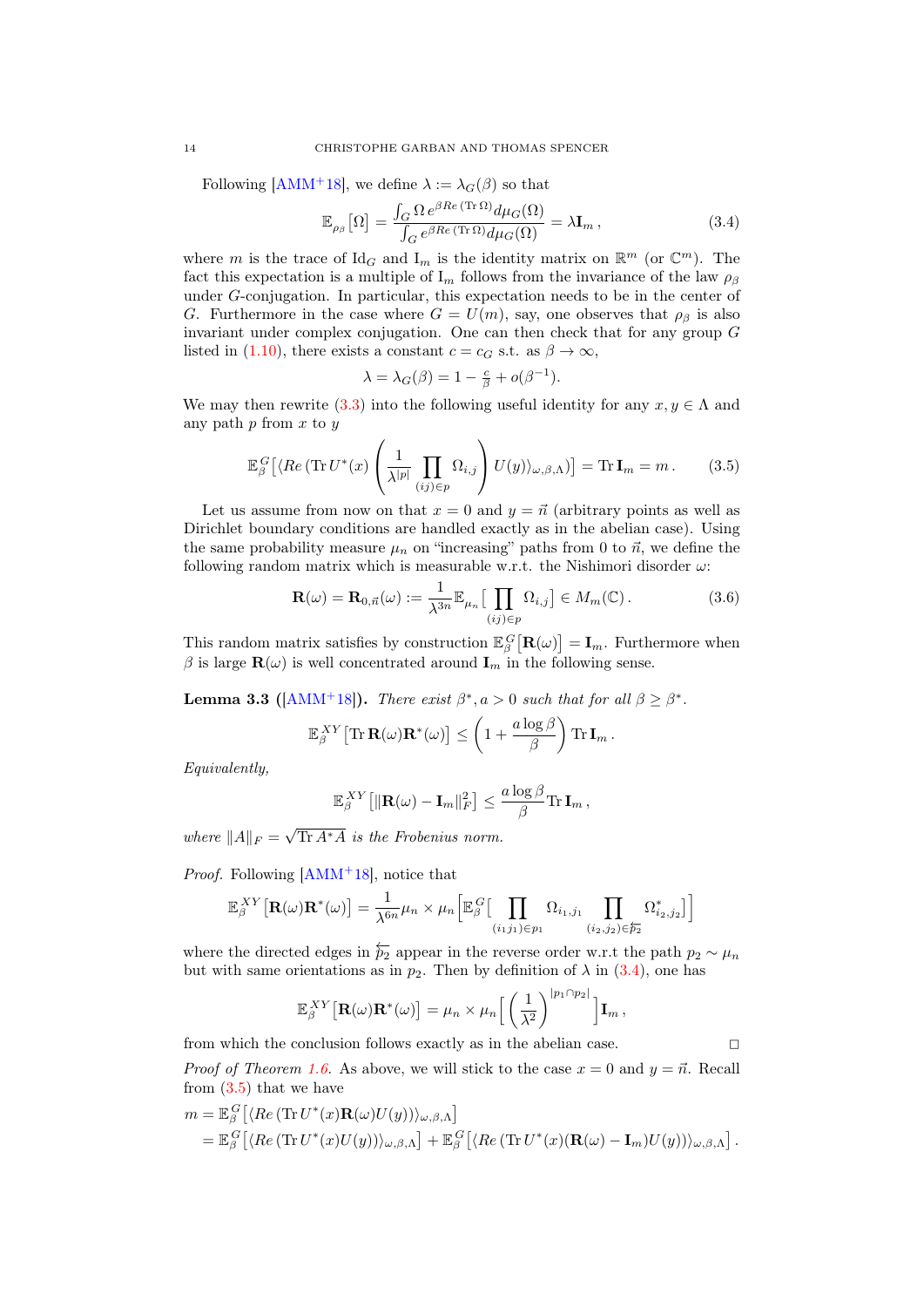This implies

$$
m - \mathbb{E}_{\beta}^{G} [\langle Re (\text{Tr} U^{*}(x)U(y))\rangle_{\omega,\beta,\Lambda}]
$$
  
\n
$$
= \mathbb{E}_{\beta}^{G} [\langle Re (\text{Tr} U^{*}(x) (\mathbf{R}(\omega) - \mathbf{I}_{m}) U(y))\rangle_{\omega,\beta,\Lambda}]
$$
  
\n
$$
= \mathbb{E}_{\beta}^{G} [\langle Re (\text{Tr} U(y)U^{*}(x) (\mathbf{R}(\omega) - \mathbf{I}_{m}))\rangle_{\omega,\beta,\Lambda}]
$$
  
\n
$$
\leq \mathbb{E}_{\beta}^{G} [\langle \sqrt{\text{Tr} U(x)U^{*}(y)U(y)U^{*}(x)} \sqrt{\text{Tr} (\mathbf{R}^{*}(\omega) - \mathbf{I}_{m})} (\mathbf{R}(\omega) - \mathbf{I}_{m})}\rangle_{\omega,\beta,\Lambda}]
$$
  
\n
$$
= \sqrt{m} \mathbb{E}_{\beta}^{G} [\langle \sqrt{\text{Tr} (\mathbf{R}^{*}(\omega) - \mathbf{I}_{m})} (\mathbf{R}(\omega) - \mathbf{I}_{m})}\rangle_{\omega,\beta,\Lambda}]
$$
  
\n
$$
= \sqrt{m} \mathbb{E}_{\beta}^{G} [\sqrt{\text{Tr} (\mathbf{R}^{*}(\omega) - \mathbf{I}_{m})} (\mathbf{R}(\omega) - \mathbf{I}_{m})]
$$
  
\n
$$
\leq \sqrt{m} \mathbb{E}_{\beta}^{G} [\text{Tr} (\mathbf{R}^{*}(\omega) \mathbf{R}(\omega) - \mathbf{I}_{m})]^{1/2} \text{ (since } \mathbb{E}_{\beta}^{G} [\mathbf{R}(\omega)] = \mathbf{I}_{m})
$$
  
\n
$$
\leq \sqrt{m} \sqrt{\frac{a \log \beta}{\beta} m} = \sqrt{\frac{a \log \beta}{\beta}} \text{Tr} \mathbf{I}_{m},
$$

which thus concludes the proof of Theorem [1.6.](#page-5-0)  $\Box$ 

## <span id="page-14-0"></span>4 NISHIMORI LINE(S) FOR THE CLASSICAL HEISENBERG MODEL

In this section, we leave the setting where vertices carry group elements  $U(x) \in G$ for some compact Lie group  $G$  and we analyze the case of a classical Heisenberg model for a special quenched random environment. Let us fix a finite domain  $\Lambda \subset \mathbb{Z}^3$ . (The case of lattices  $\mathbb{Z}^d$ ,  $d \geq 3$  and spin  $O(n)$  models with  $n \geq 3$  is handled the same way). Spin configurations will be denoted

$$
S \in (\mathbb{S}^2)^{\Lambda}
$$

<span id="page-14-2"></span>Definition 4.1 (Nishimori line for classical Heisenberg model). Let  $e_z$  be the unit vector pointing in the z direction. We define  $\rho_{\beta,z}$  to be the following probability measure on SO(3):

<span id="page-14-1"></span>
$$
\rho_{\beta,z}(d\Omega) = \frac{e^{\beta \langle e_z, \Omega e_z \rangle}}{Z_{\beta}} d\mu,
$$

where  $\mu$  is the Haar measure on SO(3) and  $Z_{\beta} := \int e^{\beta \langle e_z, \Omega e_z \rangle} d\mu(\Omega)$ .

The quenched disorder, which we shall still denote by  $\omega$ , is given by  $\omega =$  ${\Omega_e}_{e\in \vec{E}(\Lambda)}$ , where for each e,  $\Omega_e = \Omega_e^{-1}$  and  $\Omega_e$  is independent of other edges with law  $\rho_{\beta,z}$ .

Given  $\omega$ , we consider the following quenched classical Heisenberg model on  $\Lambda$  with free boundary conditions given by the quenched Gibbs measure

$$
dP_{\omega}(S) \propto \prod_{e=(i,j)\in \vec{E}(\Lambda)} \exp(\frac{\beta}{2} \langle S(i), \Omega_{i,j} S(j) \rangle) \lambda^{\otimes \Lambda}(dS), \tag{4.1}
$$

where  $\lambda$  denotes the (normalized, say) uniform measure on the sphere  $\mathbb{S}^2$ . As before, we will denote by  $\langle \cdot \rangle_{\omega,\beta,\Lambda}$  the expectation w.r.t this quenched Gibbs measure  $P_{\omega}$  and  $\mathbb{E}_{\beta}^{\text{Heis}}$  will denote the expectation w.r.t the disorder.

<span id="page-14-3"></span>Remark 11. Note that as opposed to the Lie group-valued cases, for a given disorder  $\omega$ , The quenched Gibbs measure [\(4.1\)](#page-14-1) is not invariant under  $SO(3)$ . Also, if we had introduced a two parameter family  $(u, \beta)$  of disorders as we did for the XY and Lie group valued spin systems, it would not be the case here that the limit  $u \to \infty$ would correspond to the classical Heisenberg model. This  $u \to \infty$  corresponds to an interesting model on its own which fixes the direction  $e_z$  and randomly rotates transverse directions.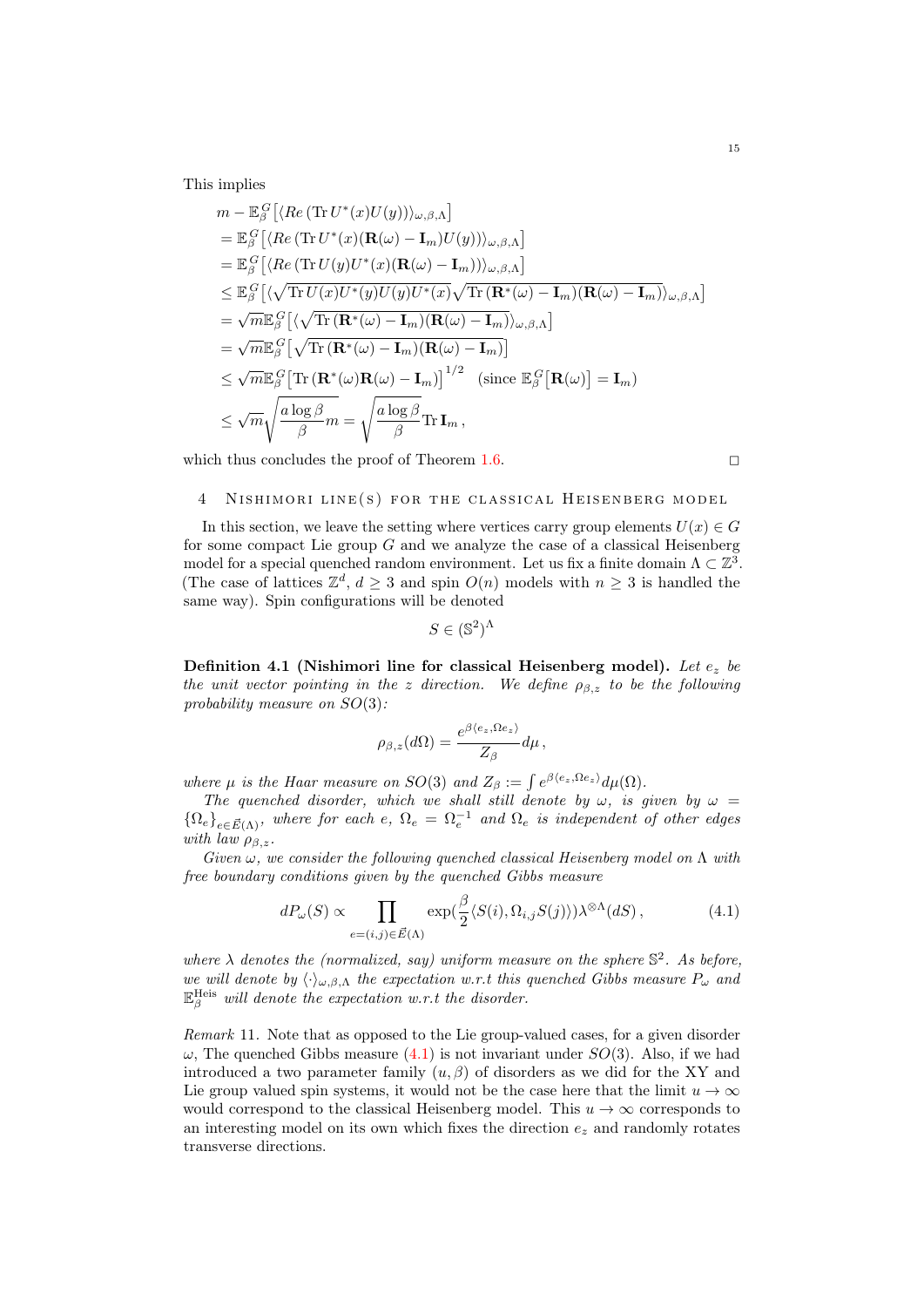<span id="page-15-0"></span>**Theorem 4.2.** There exist constants  $\beta^*, a > 0$  s.t. for all  $\beta \geq \beta^*$  then uniformly in  $\Lambda \subset \mathbb{Z}^3$  and  $x, y \in \Lambda$  sufficiently far from  $\partial \Lambda$ ,

<span id="page-15-2"></span>
$$
\mathbb{E}_{\beta}^{\text{Heis}}\left[\langle S(x) \cdot S(y) \rangle_{\omega,\beta,\Lambda}\right] \ge 1 - \sqrt{\frac{a \log \beta}{\beta}}.
$$
\n(4.2)

Furthermore, for  $\beta$  small enough,

<span id="page-15-1"></span>
$$
\mathbb{E}_{\beta}^{\text{Heis}} \left[ \langle S(x) \cdot S(y) \rangle_{\omega,\beta,\Lambda} \right] \le e^{-c(\beta) \|x - y\|_2} \,. \tag{4.3}
$$

Proof of Theorem [4.2.](#page-15-0)

Let us start by briefly explaining why despite the anisotropy of the quenched disorder, we still have a high-temperature phase. This is due to the following invariance: under free boundary conditions and under the quenched measure  $P_{\omega}$ , as we pointed out in the above remark it is no longer true (as in Subsection [1.3,](#page-4-3) see Remark [6\)](#page-5-1) that the system is invariant under  ${U(i)}_{i \in \Lambda} \mapsto {U(i)g}_{i \in \Lambda}$  for any global rotation  $g \in G$ . Yet, we still have the following weaker invariance under multiplication by  $(-1)$ , namely

$$
\{S(i)\}_{i\in\Lambda}\mapsto\{-S(i)\}_{i\in\Lambda}.
$$

Now using this invariance together with a standard Dobrushin argument at high temperature, the exponential decay in [\(4.3\)](#page-15-1) easily follows.

We now highlight how to prove the long-range property  $(4.2)$ . For simplicity, as in Section [3,](#page-11-0) we will stick to the case where  $x = 0$  and  $y = \vec{n}$ .

Step 1. The first step of the proof is to add additional randomness to the quenched Gibbs measure  $P_{\omega}$  by considering the following quenched Gibbs measure  $\hat{P}_{\omega}$  on  $SO(3)^\Lambda$  instead of  $(\mathbb{S}^2)^\Lambda$ :

$$
d\hat{P}_{\omega}(O) \propto \prod_{e=(i,j)\in\vec{E}(\Lambda)} \exp(\frac{\beta}{2} \langle O_i e_z, \Omega_{i,j} O_j e_z \rangle) \mu^{\otimes \Lambda}(dO), \tag{4.4}
$$

where  $\mu$  denotes the Haar measure on  $SO(3)$ . It is immediate to see that if  $O = \{O_i\}_{i \in \Lambda} \sim \hat{P}_{\beta}$ , then  $S := \{O_i e_z\}_{i \in \Lambda} \in (\mathbb{S}^2)^{\Lambda}$  is indeed sampled from the law  $P_{\omega}$ . This easy step will allow us to reduce the analysis to product of group elements as in the previous sections.

Thanks to this observation, we are left with analyzing the two-point correlation

$$
\mathbb{E}_{\beta}^{\text{Heis}}\big[\hat{E}_{\omega}\big[O_xe_z\cdot O_ye_z\big]\big]
$$

Step 2. As in previous sections, introduce the operator

$$
\mathbf{R}(\omega) := \lambda^{-3n} \mathbf{E}_{\mu_n}[\prod_{e \in \gamma} \Omega_e],
$$

where  $\lambda = \lambda^{Heis}$  is now defined from the identity

$$
\mathbb{E}_{\rho_{\beta,z}}\big[\Omega\big]=\lambda\mathbf{I}_3.
$$

N.B. This is not the same  $\lambda$  as the one used in Section [3](#page-11-0) (defined in [\(3.4\)](#page-13-1)) since the distribution  $\rho_{\beta,z}$  is different from the distribution  $\rho_{\beta}$  in Section [3.](#page-11-0) We then consider the quantity

$$
\mathbb{E}_{\beta}^{\text{Heis}} \left[ \hat{E}_{\omega} \left[ \langle O_x e_z, \mathbf{R}(\omega) O_y e_z \rangle \right] \right] \n= \lambda^{-3n} \mathbb{E}_{\beta}^{\text{Heis}} \left[ \hat{E}_{\omega} \left[ \langle O_x e_z, \mathbf{E}_{\mu} \left[ \prod_{e \in \gamma} \Omega_e \right] O_y e_z \rangle \right] \right] \n= \lambda^{-3n} \mathbf{E}_{\mu} \left[ \mathbb{E}_{\beta}^{\text{Heis}} \left[ \hat{E}_{\omega} \left[ \langle e_z, O_0^{-1} \Omega_{x u_1} O_{u_1} O_{u_1}^{-1} \dots \Omega_{u_{3n-1} \vec{n}} O_{\vec{n}} e_z \rangle \right] \right] \right]
$$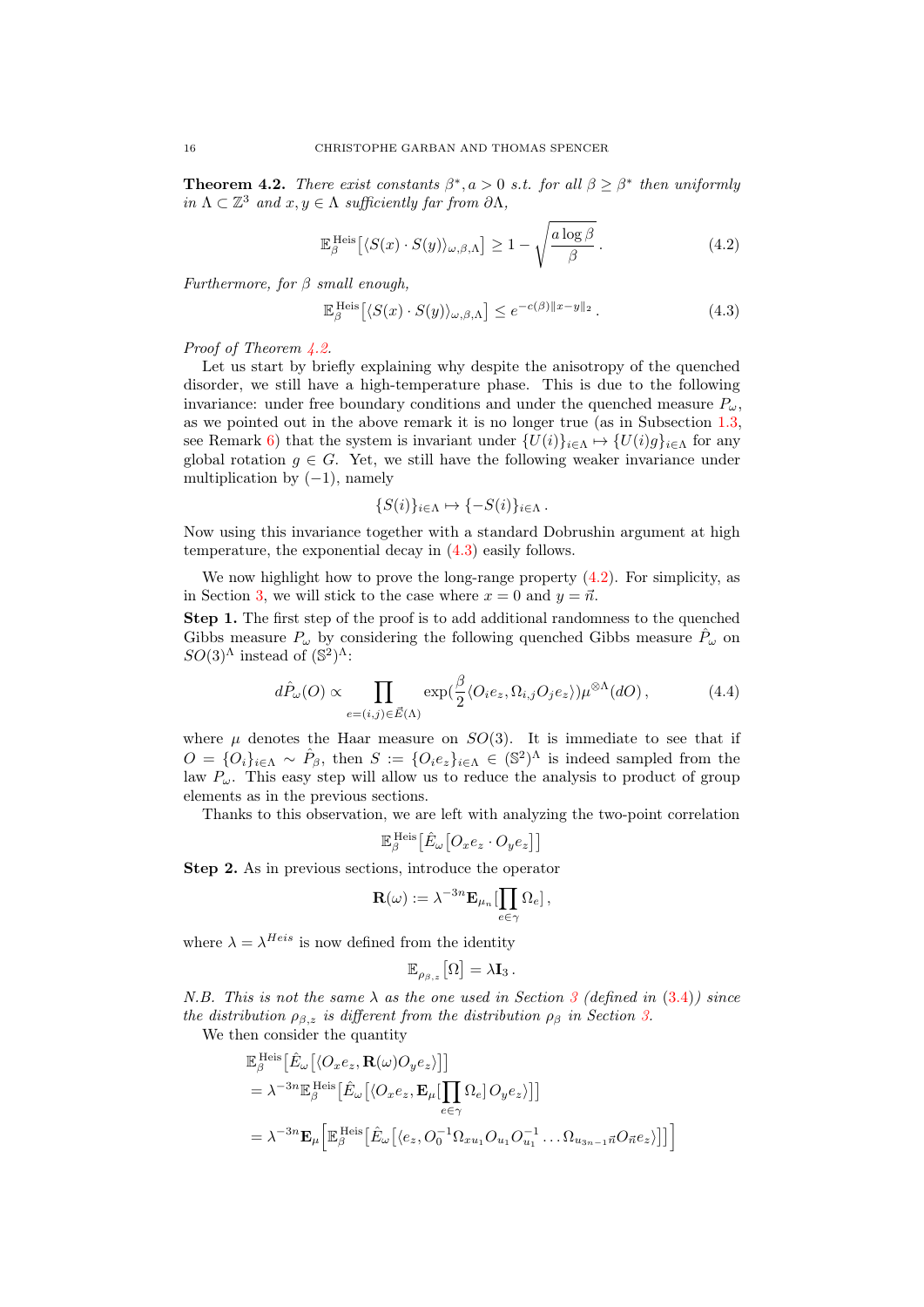Step 3. By applying the same gauge transformation than in the previous sections, i.e in the present setting, for any fixed sequence of  $SO(3)$  matrices  ${R_i}_{i \in \Lambda}$ ,

$$
\begin{cases} O_i \to R_i^{-1}O_i \\ \Omega_{i,j} \to R_i^{-1}\Omega_{i,j}R_j \end{cases}
$$

we obtain exactly as in Lemma [3.1](#page-12-0) that the sequence of random variables  $\{O_i^{-1}\Omega_{i,j}O_j\}$ are i.i.d variables with law  $\rho_{\beta,z}$ . This implies the identity

$$
\mathbb{E}_{\beta}^{\mathrm{Heis}}\big[\hat{E}_{\omega}\big[\langle O_0e_z, \mathbf{R}(\omega)O_{\vec{n}}e_z\rangle\big]\big] = \langle e_z, e_z\rangle = 1.
$$

As previously, we thus have

$$
1 - \mathbb{E}_{\beta}^{\text{Heis}} \left[ \langle S(0) \cdot S(\vec{n}) \rangle_{\omega,\beta,\Lambda} \right] = \mathbb{E}_{\beta}^{\text{Heis}} \left[ \hat{E}_{\omega} \left[ \langle O_x e_z, (\mathbf{R}(\omega) - \mathbf{I}_3) O_y e_z \rangle \right] \right] \n\leq \mathbb{E}_{\beta}^{\text{Heis}} \left[ \|\mathbf{R}(\omega) - 1\|_{op} \right] \n\leq \mathbb{E}_{\beta}^{\text{Heis}} \left[ \|\mathbf{R}(\omega) - 1\|_{F} \right] \n\leq \mathbb{E}_{\beta}^{\text{Heis}} \left[ \|\mathbf{R}(\omega) - 1\|_{F}^{2} \right]^{1/2}.
$$

Since Lemma [3.3](#page-13-3) also holds in the present setting (by arguing with the distribution  $\rho_{\beta,z}$  instead of  $\rho_{\beta}$ ), this concludes the proof of Theorem [4.2.](#page-15-0)

Remark 12. In Definition [4.1,](#page-14-2) we may also define a Nishimori disorder by averaging over the entire  $O(3)$  group rather than  $SO(3)$ . This gives a different model of disorder for which the proof also holds.

## <span id="page-16-0"></span>5 SYMMETRY BREAKING OF RIGHT ISOCLINIC ROTATIONS FOR A NISHIMORI LINE OF SPIN  $O(4)$  MODEL

As pointed out in Remark [11,](#page-14-3) the quenched Gibbs measure we introduced for the classical Heisenberg model (and by extension to all classical spin  $O(n)$  models) is no longer invariant under  $SO(3)$  (or under  $SO(n)$  for the case of the spin  $O(n)$  model). Because of this, it is only a discrete symmetry which is broken in those cases.

The purpose of this section is to introduce a different Nishimori disorder in the special case of  $\mathbb{S}^3$  by exploiting the fact that

$$
\mathbb{S}^3 \cong SU(2) \quad \text{and} \quad SO(4) \cong (SU(2) \times SU(2)) / \pm \text{Id}
$$

This allows us to rely as in Section [3](#page-11-0) on the above useful underlying group structure. The disorder we shall introduce below will have an interesting invariance: it will not be invariant under the whole symmetry group  $SO(4)$  but it will be invariant under right-isoclinic rotations which correspond to Id  $\times SU(2) \subset SO(4)$ .

We introduce the following identification from  $\mathbb{S}^3$  to  $SU(2)$ 

$$
\phi: (a, b, c, d) \in \mathbb{S}^3 \mapsto \begin{pmatrix} a+i \cdot b & c-i \cdot d \\ -c-i \cdot d & a-i \cdot b \end{pmatrix} \in SU(2).
$$

We note that even though the map  $\phi$  is not canonical (it depends on the choice of basis for  $\mathbb{S}^4$ ), it satisfies the following useful identity: for any  $v, w \in \mathbb{S}^3$ ,

$$
\langle v, w \rangle = Re \left( \text{Tr} \left[ \phi(v)^* \phi(w) \right] \right).
$$

We now define a left/right actions of  $SU(2)$  on  $\mathbb{S}^3$ .

Definition 5.1 (Isoclinic rotations). Any given  $U \in SU(2)$  acts naturally on  $\mathbb{S}^3$ via the following left and right actions: for any  $v \in \mathbb{S}^3$ ,

| $U \cdot v := \phi^{-1}[U\phi(v)]$ | $(left\text{-}isoclinic rotation)$ |
|------------------------------------|------------------------------------|
| $v\cdot U := \phi^{-1}[\phi(v)U]$  | $(right-isoclinic rotation)$       |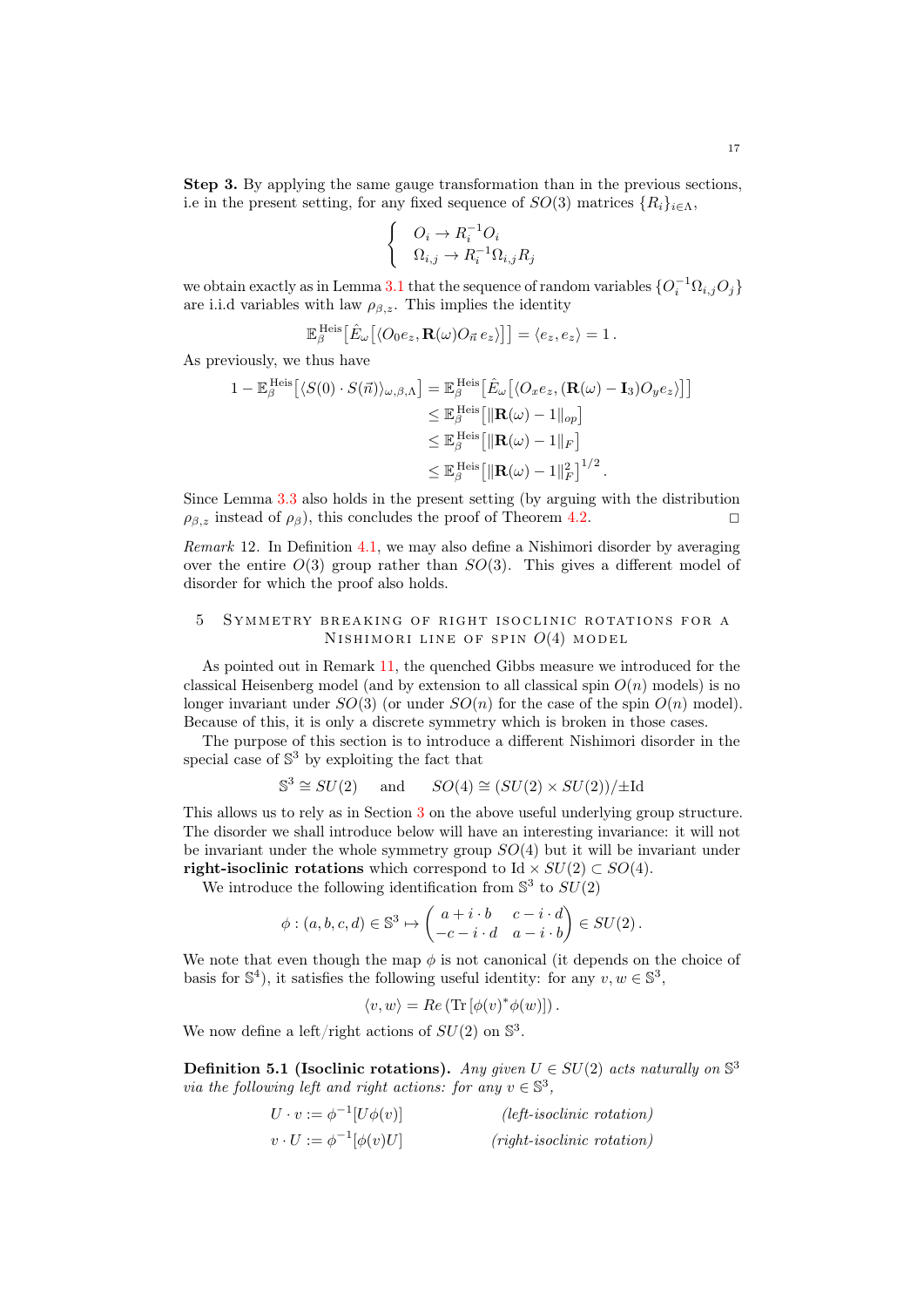The left (resp. right) action is equivalent to the action of a left-isoclinic rotation (resp. right-isoclinic) in SO(4) on  $\mathbb{S}^3$ . (N.B. the left action  $SU(2) \times \mathrm{Id} \cap \mathbb{S}^3$  is transitive, same for the right action).

<span id="page-17-1"></span>Definition 5.2 (Left-isoclinic Nishimori line for the spin  $O(4)$  model). Let  $\omega = (\Omega_{i,j})_{(ij)\in \vec{E}(\Lambda)} \in SU(2)^{\vec{E}(\Lambda)}$  be the same quenched disorder as in Section [3](#page-11-0) for the Lie group  $G = SU(2)$ . I.e. on each oriented edge  $\Omega_{i,j}$  is sampled independently (subject to  $\Omega_{i,j} = \Omega_{j,i}^*$ ) according to

$$
d\rho_u(\Omega_{i,j}) := Z_{\rho_u}^{-1} e^{uRe(\text{Tr}\,\Omega_{i,j})} d\mu_{SU(2)}(\Omega_{i,j}),
$$

where  $\mu_{SU(2)}$  is the Haar measure on  $SU(2)$ .

Given  $\omega$  and using the correspondance  $\phi : \mathbb{S}^3 \to SU(2)$ , we thus define the following quenched Gibbs measure on spin configurations  $\{S_i\}_{i\in\Lambda} \in (\mathbb{S}^3)^{\Lambda}$ ,

$$
\exp(\frac{\beta}{2} \sum_{(ij)\in \vec{E}} \langle S_i, \Omega_{i,j} \cdot S_j \rangle) = \exp(\frac{\beta}{2} \sum_{(ij)\in \vec{E}} Re \left( \text{Tr} \left[ \phi(S_i)^* \Omega_{i,j} \phi(S_j) \right] \right).
$$

It is straightforward to check that this quenched Gibbs measure is left invariant under right-isoclinic rotations. Furthemore as  $u \to \infty$ , the quenched Gibbs measure converges to the classical  $O(4)$  model. (This was not the case for the quenched disorder used in Section [4,](#page-14-0) see Remark [11\)](#page-14-3).

The above definition shows that this disordered model on spin  $O(4)$  model can be seen as a  $\phi$ -*pull-back* of the disordered model on  $G = SU(2)$  analyzed in Section [3.](#page-11-0) In particular, we obtain the following corollary of Theorem [1.6.](#page-5-0)

Corollary 5.3. Let  $d > 3$  and if  $\beta$  is large enough, we have long-range order as well as symmetry breaking of right-isoclinic rotations along the Nishimori line (i.e.  $u \equiv \beta$ ) of the disordered spin O(4) model introduced in Definition [5.2.](#page-17-1)

## 6 CONCLUDING REMARKS

<span id="page-17-0"></span>Remark 13. Let us stress that the link between statistical reconstruction and spin systems has been very productive when spins are carried by the vertices on trees. See for example [\[EKPS00\]](#page-19-16).

Remark 14 (Flexibility of this approach). Here are a few examples of cases which can be readily treated with the present methods.

- (1) Thanks to the work by Häggström and Mossel [\[HM98\]](#page-19-14), the present long-range order results extend to the  $2 + \varepsilon$  dimensional domains from [\[HM98\]](#page-19-14).
- (2) The current setup also extends to subdomains  $\Lambda \subset \mathbb{Z}^d$  whose edges are equipped with inhomogeneous coupling constants  $(J_{i,j})_{i\sim j}$  as far as an elliptic condition  $J_{i,j} \geq J > 0$  is satisfied.

Note that for classical Spin  $O(n)$  model, such long-range orders with inhomogeneous elliptic coupling constants are not known due to the lack of Ginibre inequality as soon as  $n > 3$  ([\[Gin70\]](#page-19-13)).

In the same spirit, if one detects Long-Range-Order using a suitable measure on unpredictable paths, then Long-Range-Order will still hold for any graph  $G \supset G$  as one can use the same unpredictable path measure for  $\hat{G}$  than for G. This remark allows us in particular to obtain continuous symmetry breaking for the Nishimori-line of any (reasonable) **long-range** models on  $\mathbb{Z}^d$ .

(3) We already highlighted the fact that this approach works well with domains with arbitrary boundary  $\partial \Lambda$ . In fact one could push this analysis further by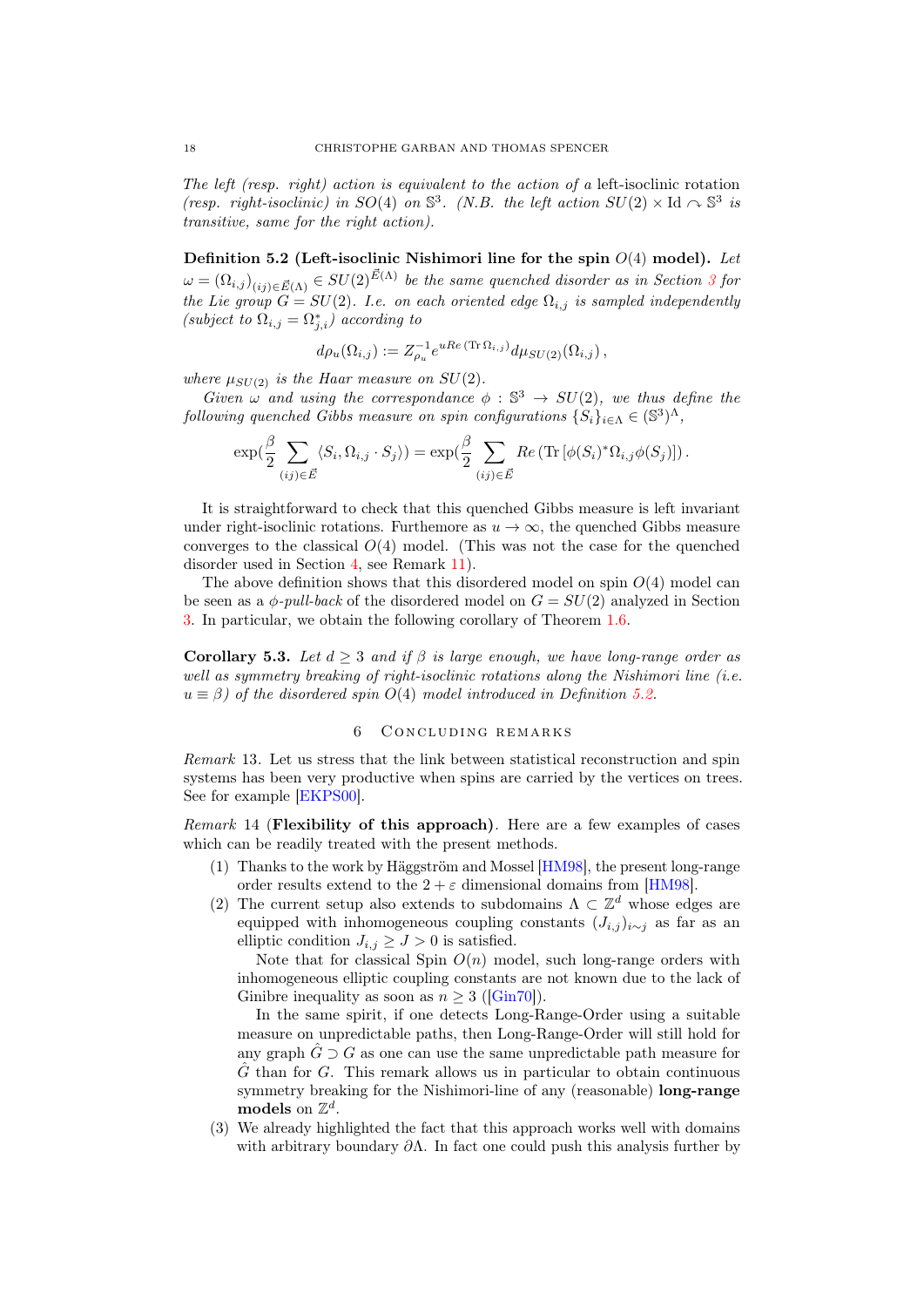even allowing holes in the graph as soon as one can still rely on measures on paths  $\mu_n$  which satisfy the EIT property (recall Theorem [2.4\)](#page-9-0).

Remark 15. In the works [\[DLS78,](#page-19-17) [FL78\]](#page-19-18), reflection positivity has been used in order to prove long-range order for several quantum spin systems such as the 3d Heisenberg antiferromagnet. Yet the case of the ferromagnet 3d quantum Heisenberg model still remains open. It would be of great interest to try proving long-range order for this model without relying on reflection positivity (in fact it may even be necessary, see [\[Spe85\]](#page-20-12)). With this in mind, it would then be very interesting to generalize the present Bayesian reconstruction techniques to the setting of quantum spin systems in a suitably chosen quenched disorder. See [\[MON06\]](#page-20-13) which initiated such an analysis.

Remark 16. Roland Bauerschmidt has suggested that there may be a relation between the work of Kennedy-King [\[KK86\]](#page-20-8) on the abelian Higgs gauge theory and the approach presented here. In both cases the XY model is coupled with a random field.

Question 1. Extend our results of long-range order in a neighbourhood of the Nishimori line. In particular, can one handle the case  $u \to \infty$  as  $\beta \to \infty$  in order to recover long-range order for classical spin  $O(n)$  model?

Question 2. Can one use such techniques to establish a BKT phase transition along the Nishimori line for the  $XY$  model in  $d = 2$ ?

Question 3. Obtain large deviation estimates for the behaviour of the  $XY$  model at low temperatures in  $d \geq 3$ .

Remark 17. In the work in progress [\[GS21\]](#page-19-19), we will extend these techniques to the case of  $U(1)$  lattice gauge theory on  $\mathbb{Z}^{4}$  with quenched disorder given by the Nishimori line. Namely, we shall prove a confining/deconfining phase transition for this  $U(1)$  gauge theory in quenched disorder.

### 7 APPENDIX: CORRELATION INEQUALITIES OF MESSAGER ET AL.

The Messager, Miracle-Sole, Pfister inequality [\[MMSP78\]](#page-20-2) for the XY model extends that of Ginibre [\[Gin70\]](#page-19-13). As in section [2](#page-6-0) let

$$
\langle\cos\theta_0\cos\theta_x\rangle_{\Lambda}(\omega)
$$

be the expectation in the XY model with disorder  $\omega$  given by  $e^{\beta \sum_{e} \cos(\theta_e - \omega_e)}$ . Here  $\theta_e = \theta_j - \theta_{j'}$  for an edge  $e = (j, j').$ 

Theorem 7.1. For all  $\omega$ ,

$$
\langle \cos \theta_0 \cos \theta_x \rangle_{\Lambda}(0) \ge \langle \cos \theta_0 \cos \theta_x \rangle_{\Lambda}(\omega).
$$

For completeness we present a proof of this theorem following Messager et al. Proof. Define the product measure by

$$
Z(0)^{-1}Z(\omega)^{-1}e^{\beta\sum_e[\cos(\theta_e)+\cos(\theta'_e-\omega_e)]}\prod_{j\in\Lambda}d\theta_jd\theta'_j.
$$

 $Z(0), Z(\omega)$  are the partition functions of the two factors. Note that

$$
\cos\theta_e + \cos(\theta'_e - \omega_e) = 2\cos(\phi_e - \omega_e/2)\cos(\phi'_e - \omega_e/2)
$$

where

$$
\phi_e=(\theta_e'+\theta_e)/2\ ,\quad \phi_e'=(\theta_e'-\theta_e)/2.
$$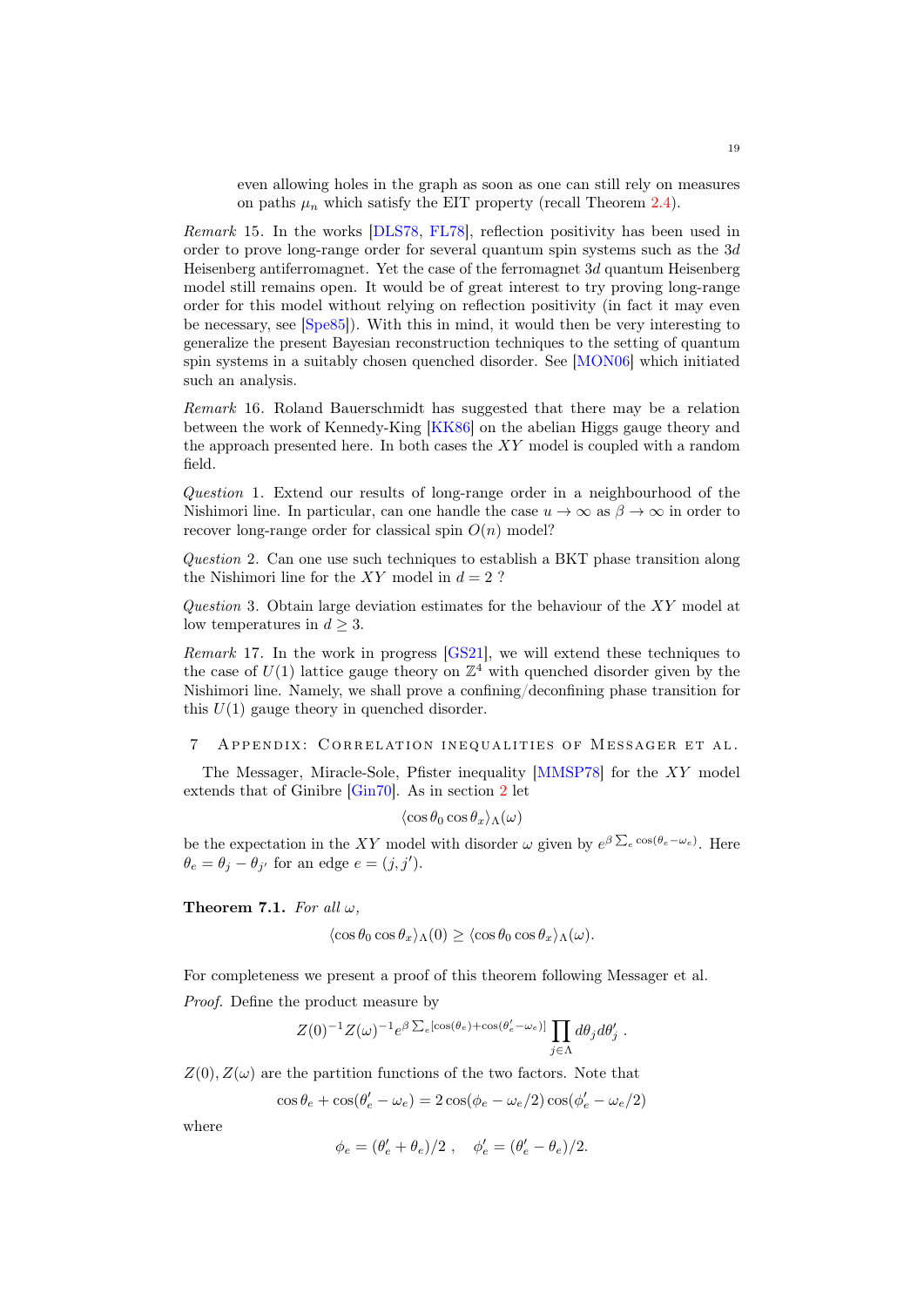To prove the theorem it suffices to prove that in the product measure

$$
\langle\cos\theta_0\cos\theta_x-\cos\theta'_0\cos\theta'_x\rangle\geq 0\,.
$$

Since  $\langle \cos(\theta_0)\rangle = \langle \cos(\theta_x)\rangle = 0$  the above expectation equals

 $\langle (\cos \theta_0 - \cos \theta'_0)(\cos \theta_x + \cos \theta'_x) \rangle = 4 \langle \sin \phi_0 \cos \phi_x \sin \phi'_0 \cos \phi'_x \rangle.$ 

By expanding the interaction exponent in a power series in the  $\phi$ ,  $\phi'$  variables we see that each of the resulting terms is a square and thus the theorem follows.  $\Box$ 

#### **REFERENCES**

<span id="page-19-19"></span><span id="page-19-18"></span><span id="page-19-17"></span><span id="page-19-16"></span><span id="page-19-15"></span><span id="page-19-14"></span><span id="page-19-13"></span><span id="page-19-12"></span><span id="page-19-11"></span><span id="page-19-10"></span><span id="page-19-9"></span><span id="page-19-8"></span><span id="page-19-7"></span><span id="page-19-6"></span><span id="page-19-5"></span><span id="page-19-4"></span><span id="page-19-3"></span><span id="page-19-2"></span><span id="page-19-1"></span><span id="page-19-0"></span>[AMM+18] Emmanuel Abbe, Laurent Massoulie, Andrea Montanari, Allan Sly, and Nikhil Srivastava. Group synchronization on grids. Mathematical Statistics and Learning, 1(3):227–256, 2018. [Bal95] Tadeusz Balaban. A low temperature expansion for classical N-vector models. I. A renormalization group flow. Communications in Mathematical Physics, 167(1):103– 154, 1995. [Bal96] Tadeusz Balaban. A low temperature expansion for classical N-vector models. II. Renormalization group equations. Communications in mathematical physics, 182(3):675–721, 1996. [Bal98a] Tadeusz Balaban. The large field renormalization operation for classical N-vector models. Communications in mathematical physics, 198(3):493–534, 1998. [Bal98b] Tadeusz Balaban. A low temperature expansion for classical N-vector models III. a complete inductive description, fluctuation integrals. Communications in mathematical physics, 196(3):485–521, 1998. [Bis09] Marek Biskup. Reflection positivity and phase transitions in lattice spin models. In Methods of contemporary mathematical statistical physics, pages 1–86. Springer, 2009. [BPP98] Itai Benjamini, Robin Pemantle, and Yuval Peres. Unpredictable paths and percolation. Annals of probability, 26(3):1198–1211, 1998. [DLS78] Freeman J Dyson, Elliott H Lieb, and Barry Simon. Phase transitions in quantum spin systems with isotropic and nonisotropic interactions. In Statistical Mechanics, pages 163–211. Springer, 1978. [EKPS00] William Evans, Claire Kenyon, Yuval Peres, and Leonard J Schulman. Broadcasting on trees and the Ising model. Annals of Applied Probability, pages 410–433, 2000. [FL78] Jürg Fröhlich and Elliott H Lieb. Phase transitions in anisotropic lattice spin systems. In Statistical Mechanics, pages 127–161. Springer, 1978. [FS82] Jürg Fröhlich and Thomas Spencer. Massless phases and symmetry restoration in abelian gauge theories and spin systems. Communications in Mathematical Physics, 83(3):411–454, 1982. [FSS76] Jürg Fröhlich, Barry Simon, and Thomas Spencer. Infrared bounds, phase transitions and continuous symmetry breaking. Communications in Mathematical Physics, 50(1):79–95, 1976. [GHLDB85] Antoine Georges, David Hansel, Pierre Le Doussal, and J-P Bouchaud. Exact properties of spin glasses. II. Nishimori's line: new results and physical implications. Journal de Physique, 46(11):1827–1836, 1985. [Gin70] Jean Ginibre. General formulation of Griffiths' inequalities. Communications in mathematical physics, 16(4):310–328, 1970. [GS20] Christophe Garban and Avelio Sepúlveda. Statistical reconstruction of the Gaussian free field and KT transition. arXiv preprint arXiv:2002.12284, 2020. [GS21] Christophe Garban and Thomas Spencer. Bayesian statistics and deconfining transition for  $U(1)$  lattice gauge theory on the Nishimori line. In preparation, 2021. [Gut80] Alan H Guth. Existence proof of a nonconfining phase in four-dimensional u (1) lattice gauge theory. Physical Review D, 21(8):2291, 1980. [HM98] Olle Häggström and Elchanan Mossel. Nearest-neighbor walks with low predictability profile and percolation in  $2 + \varepsilon$  dimensions. Annals of probability, 26(3):1212-1231, 1998. [Hof98] Christopher Hoffman. Unpredictable nearest neighbor processes. The Annals of Probability, 26(4):1781–1787, 1998. [Iba99] Yukito Iba. The Nishimori line and Bayesian statistics. Journal of Physics A: Mathematical and General, 32(21):3875, 1999.